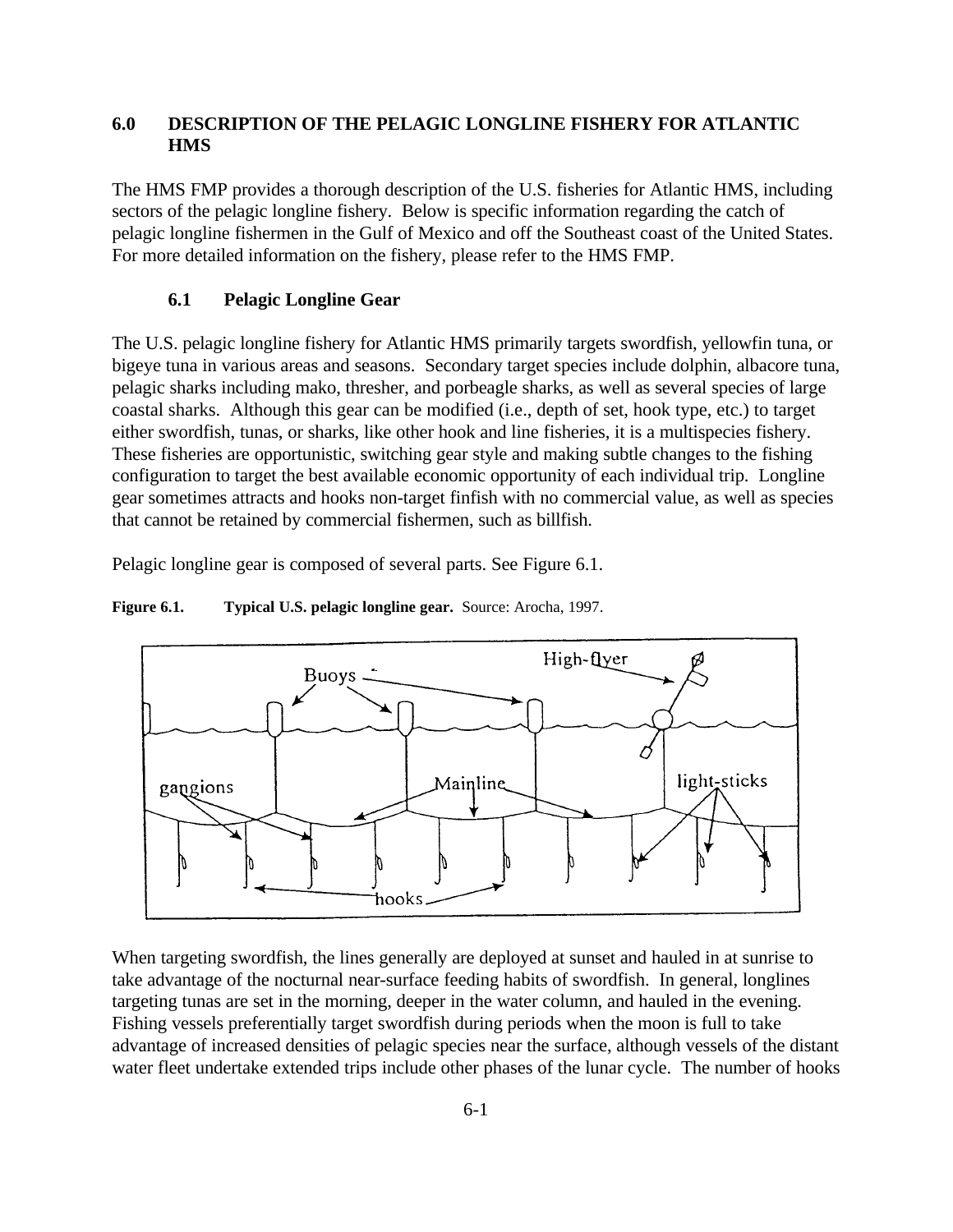per set varies with line configuration and target catch (Table 6.1).

| <b>Target Species</b> | 1995 | 1996 | 1997 | 1998 |
|-----------------------|------|------|------|------|
| Swordfish             | 500  | 497  | 500  | 485  |
| Bigeye Tuna           | 831  | 804  | 725  | 732  |
| Yellowfin Tuna        | 753  | 750  | 717  | 717  |
| Shark                 | 666  | 662  | 669  | 746  |
| Mix                   | 705  | 724  | 710  | 719  |

**Table 6.1. Average Number of Hooks per set, 1995 through 1998.** 

## **6.2 Pelagic Longline Catch and Discard Patterns**

The pelagic longline fishery is comprised of five relatively distinct segments/fisheries with different fishing practices and strategies, including the Gulf of Mexico yellowfin tuna fishery, the south Atlantic-Florida east coast to Cape Hatteras swordfish fishery, the mid-Atlantic and New England swordfish and bigeye tuna fishery, the U.S. distant water swordfish fishery, and the Caribbean Islands tuna and swordfish fishery. Each vessel type has different range capabilities due to fuel capacity, hold capacity, size, and construction. In addition to geographical area, segments differ by percentage of various target and non-target species, gear characteristics, bait, and deployment techniques. Some vessels fish in more than one fishery segment during the course of the year. Pelagic longline catch (including bycatch, incidental catch, and target catch) is largely related to these vessel and gear characteristics but is summarized for the whole fishery in Table 6.2, based on information provided through the mandatory pelagic logbooks submitted to the SEFSC.

| <b>Species</b>                | 1995    | 1996   | 1997    | 1998   |
|-------------------------------|---------|--------|---------|--------|
| Swordfish Kept                | 72,773  | 73,169 | 68,253  | 67,937 |
| Swordfish Discarded           | 29,176  | 23,808 | 20,483  | 22,536 |
| <b>Blue Marlin Discarded</b>  | 2,924   | 3,280  | 2,605   | 1,274  |
| White Marlin Discarded        | 3,283   | 2,822  | 2,776   | 1,485  |
| Sailfish Discarded            | 1,124   | 1,430  | 1,714   | 810    |
| Spearfish Discarded           | 368     | 549    | 379     | 103    |
| Bluefin Tuna Kept             | 240     | 208    | 180     | 204    |
| <b>Bluefin Tuna Discarded</b> | 2,848   | 1,706  | 679     | 1,304  |
| <b>BAYS</b> Kept              | 119,259 | 84,977 | 102,123 | 74,412 |
| Yellowfin Tuna Kept           | 82,297  | 62,869 | 73,987  | 48,938 |
| Bigeye Tuna Kept              | 22,338  | 17,271 | 21,328  | 18,181 |

**Table 6.2. Reported total annual catch of species caught by U.S. Atlantic pelagic longlines, in number of fish 1995 through 1998.**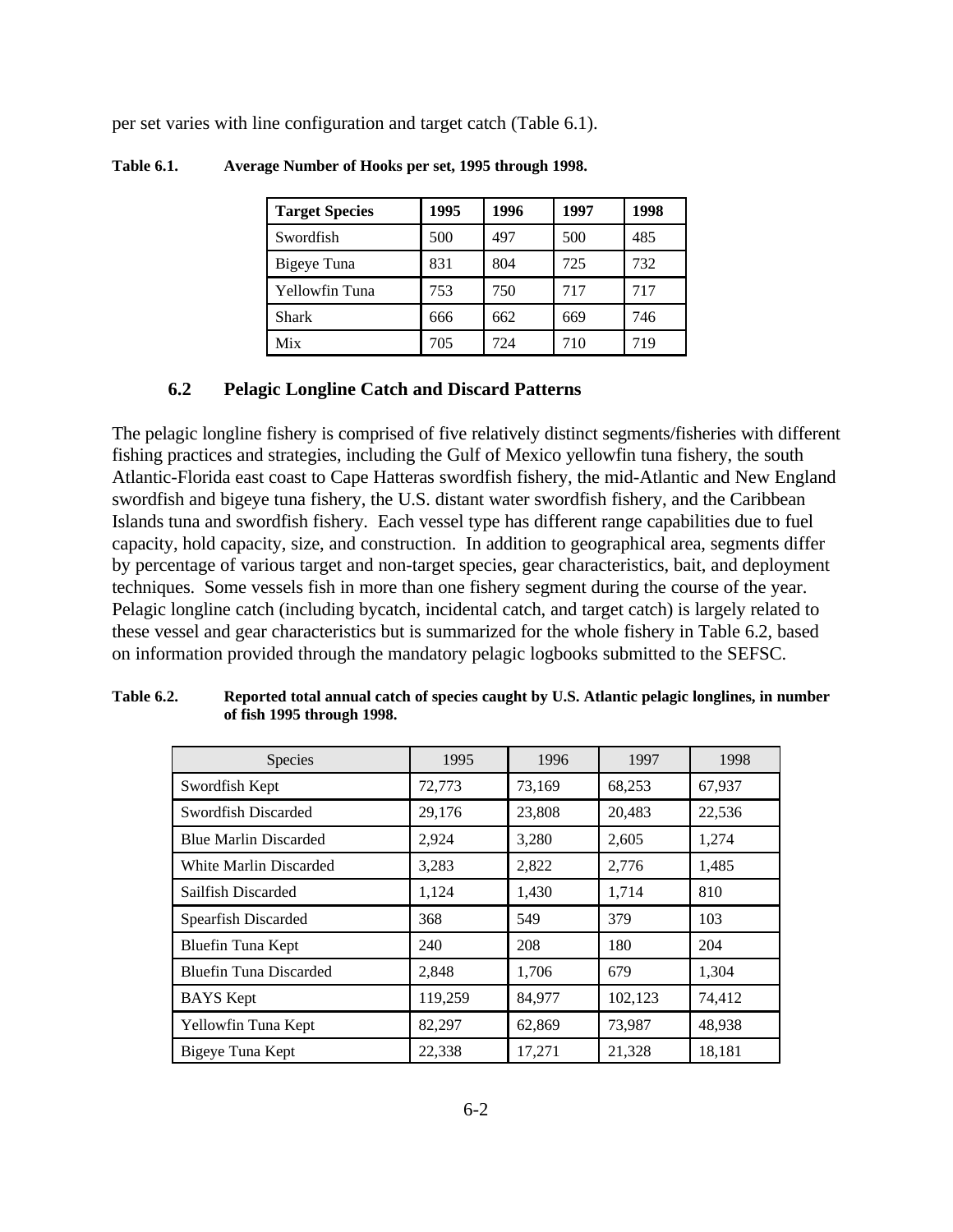| <b>Species</b>             | 1995   | 1996   | 1997   | 1998   |
|----------------------------|--------|--------|--------|--------|
| Pelagic Sharks Kept        | 5,871  | 5,279  | 5,136  | 3,607  |
| Pelagic Sharks Discarded   | 90,193 | 84,590 | 82,235 | 43,998 |
| LCS Kept                   | 58,567 | 36,047 | 21,741 | 11,756 |
| <b>LCS</b> Discarded       | 11,033 | 11,486 | 8,026  | 5,891  |
| Dolphin Kept               | 71,541 | 37,007 | 63,056 | 21,678 |
| Wahoo Kept                 | 4,930  | 3,468  | 4,569  | 4,180  |
| <b>Turtles Discarded</b>   | 1,142  | 498    | 267    | 885    |
| Number of Hooks $(X1,000)$ | 11,036 | 10,617 | 9,873  | 7,617  |

In the United States, sale of billfish from the Atlantic Ocean is prohibited. The relative magnitude and frequency of encounters of billfish with pelagic longline gear (responsible for most of the commercial bycatch of billfish) affect the approach necessary to reduce this bycatch. The percent of the U.S. longline catch comprised of billfish and estimates of subsequent live releases from pelagic longline gear are shown in Table 6.3.

| $boundv$ . $Ciamv$ , $1770$ . |                                              |                        |
|-------------------------------|----------------------------------------------|------------------------|
| Species                       | Proportion of Catch<br>$\frac{1}{2}$ percent | Percent Released Alive |
| Atlantic blue marlin          | 0.49                                         | 74.4                   |
| Atlantic white marlin         | 0.49                                         | 68.8                   |
| West Atlantic sailfish        | 0.20                                         | 58.0                   |
|                               |                                              |                        |

**Table 6.3. Annual Proportion of Billfish in the U.S. Pelagic Longline Catch in 1995, by number.**  Source: Cramer, 1996.

Longbill spearfish 64.7 All species combined 1.26 69.2

# **6.2.1 U.S. Catch in Relation to International Catch of Atlantic Highly Migratory Species**

The United States harvests only a portion of the Atlantic-wide catch of highly migratory species (Table 6.4). In 1998, U.S. fishermen (commercial dead discards and recreational landings) accounted for only 1-3 percent of the Atlantic billfish fishing mortality (depending on species). For tunas, the U. S. fishery accounts for variable proportions of the Atlantic-wide mortality: 47 percent for West Atlantic bluefin tuna, almost 4 percent for yellowfin tuna, and a much smaller proportion of skipjack, bigeye tuna, and albacore tuna mortality. The United States accounted for 25 percent of the north Atlantic swordfish catch. Because curbing U.S. fishing alone would not be effective, the United States seeks to work in the international arena to reduce bycatch and bycatch mortality. In some cases, such as marlins, the mortality by U.S. commercial fishermen has only a small impact on the stocks.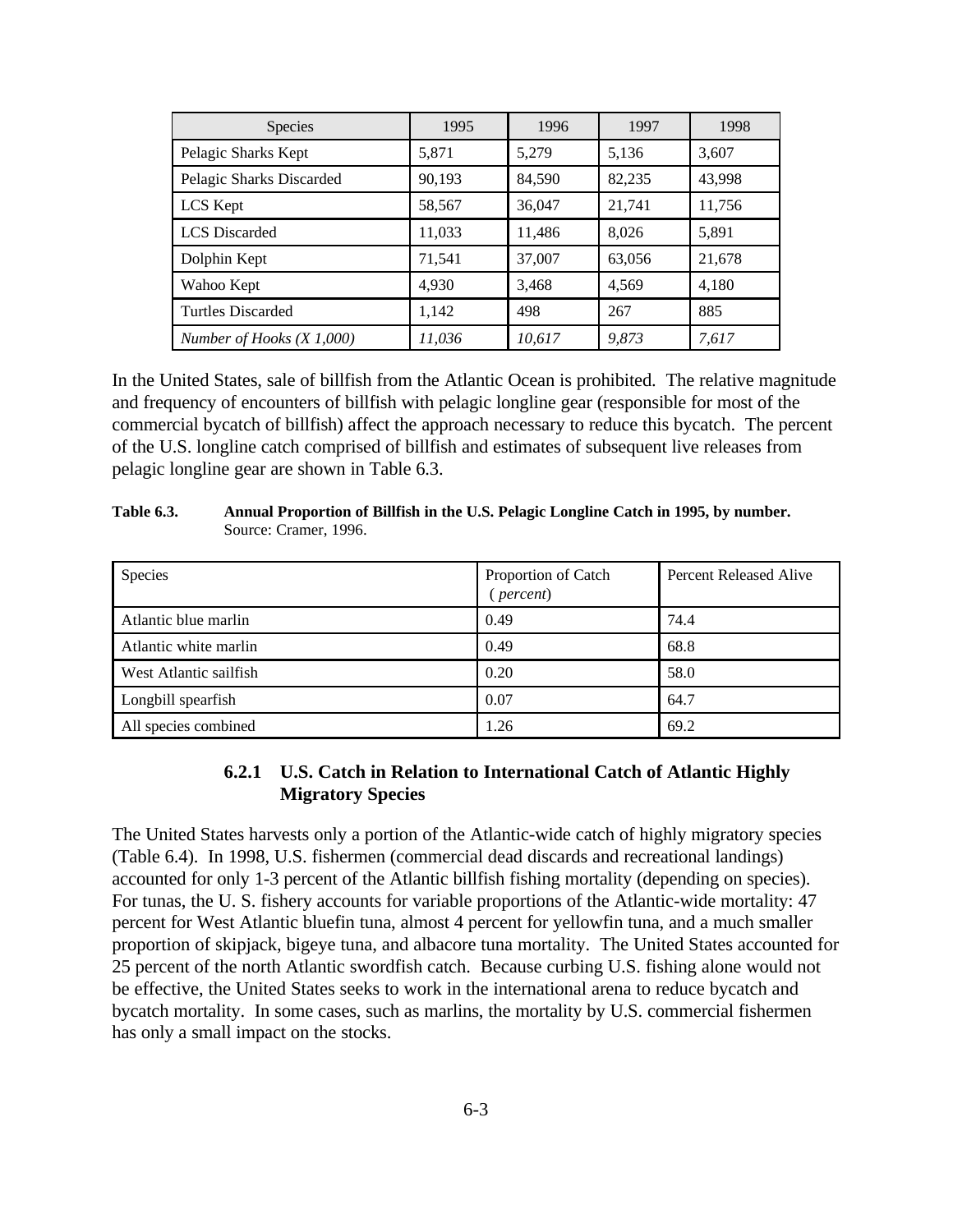**Table 6.4. Percentage of U.S. pelagic longline catches (landings + discards) as a proportion of the total annual reported ICCAT catches. Calculations are based on information provided by the 1999 SCRS report.** Source: SCRS, 1999.

| Species             | <b>Stock</b>   | 1996  | 1997 | 1998  |
|---------------------|----------------|-------|------|-------|
| Yellowfin Tuna      | Atlantic       | 2.1   | 2.7  | 1.7   |
| Bigeye Tuna         | Atlantic       | 0.6   | 0.8  | 0.7   |
| Skipjack Tuna       | West Atlantic  | 0.001 | 0.01 | 0.004 |
| Albacore Tuna       | North Atlantic | 0.4   | 0.6  | 0.7   |
| <b>Bluefin Tuna</b> | West Atlantic  | 5.9   | 3.9  | 4.3   |
| <b>Blue Marlin</b>  | Atlantic       | 4.4   | 3.4  | 1.6   |
| White Marlin        | Atlantic       | 4.4   | 7.7  | 2.9   |
| Sailfish            | West Atlantic  | 7.9   | 14.2 | 1.8   |
| Swordfish           | North Atlantic | 27.2  | 26.3 | 28.2  |

Note: Shark catches are reported as bycatch but are insufficient to determine relative proportions.

#### **6.2.2 Marine Mammals**

Of the marine mammals that are hooked by pelagic longline fishermen, many are released alive, although some animals suffer serious injuries and may die after being released. Mammals are caught primarily from June through December in the Mid-Atlantic Bight and Northeast Coastal areas. In the past, the incidental catch rate was highest, on average, in the third quarter (July - September) in the Mid-Atlantic Bight. Incidental catch of pilot whales in pelagic longlines is thought to result from pilot whales preying on tuna that have been caught on the gear.

### **6.2.3 Sea Turtles**

A summary of reported turtle takes from the pelagic logbook from 1995-1998 is provided in Table 6.2. Many of these turtles were taken in the Northeast Coastal (NEC) and Northeast Distant (NED) areas (Figure 6.2) and were released alive. In the past, the bycatch rate was highest in the third and fourth quarters. Loggerhead and leatherback turtles dominate the catch of turtles. In general, sea turtle captures are rare, but takes appear to be clustered (Hoey and Moore, 1999). Further information on sea turtle takes is provided in Section 5.8.

#### **6.3 Regional U.S. Pelagic Longline Fisheries Description**

Pelagic longline catch composition varies among the various areas of the operational range of the U.S. commercial fleet in the Atlantic Ocean. Hoey and Moore (1999) summarized historical observer data to describe catch composition of pelagic longline sets made during 1990 to 1997 in the statistical areas shown in Figure 6.2, including: Tropical (TUN, TUS); Caribbean (CAR); Western North Central Atlantic (SAR, NCA); Gulf of Mexico (GOM); Florida East Coast (FEC); South Atlantic Bight (SAB); Mid-Atlantic Bight (MAB); Northeast Coastal (NEC); and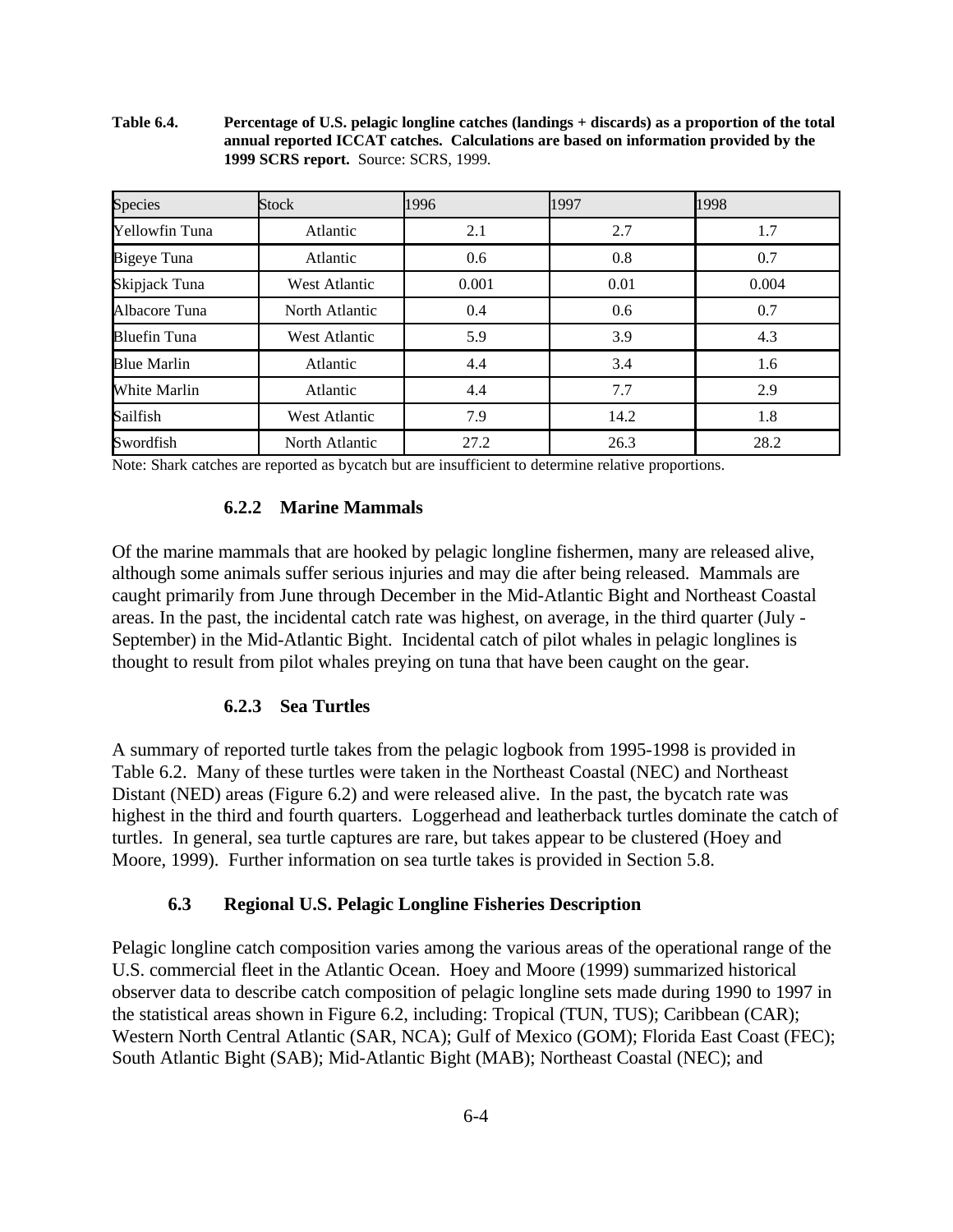#### Northeast Distant.

**Figure 6.2. Geographic areas used in summaries of pelagic logbook data from 1992 - 1998.** Source: Cramer and Adams, 2000.



**6.3.1 The Gulf of Mexico Yellowfin Tuna Fishery** 

These vessels primarily target yellowfin tuna year-round; however, each port has one to three vessels that direct on swordfish either seasonally or year-round. Longline fishing vessels that target yellowfin tuna in the Gulf of Mexico also catch and sell dolphin, swordfish, and other tunas and sharks. During yellowfin tuna fishing, few swordfish are captured incidentally. Many of these vessels participate in other Gulf of Mexico fisheries (targeting shrimp, shark, and snapper/grouper) during allowed seasons. Major home ports for this fishery include Panama City, FL; Destin, FL; Dulac, LA; and Venice, LA.

# **6.3.2 The South Atlantic ~ Florida East Coast to Cape Hatteras Swordfish Fishery**

These pelagic longline vessels primarily target swordfish year-round. Yellowfin tuna and dolphin are other important marketable components of the catch. Smaller vessels fish shorter trips from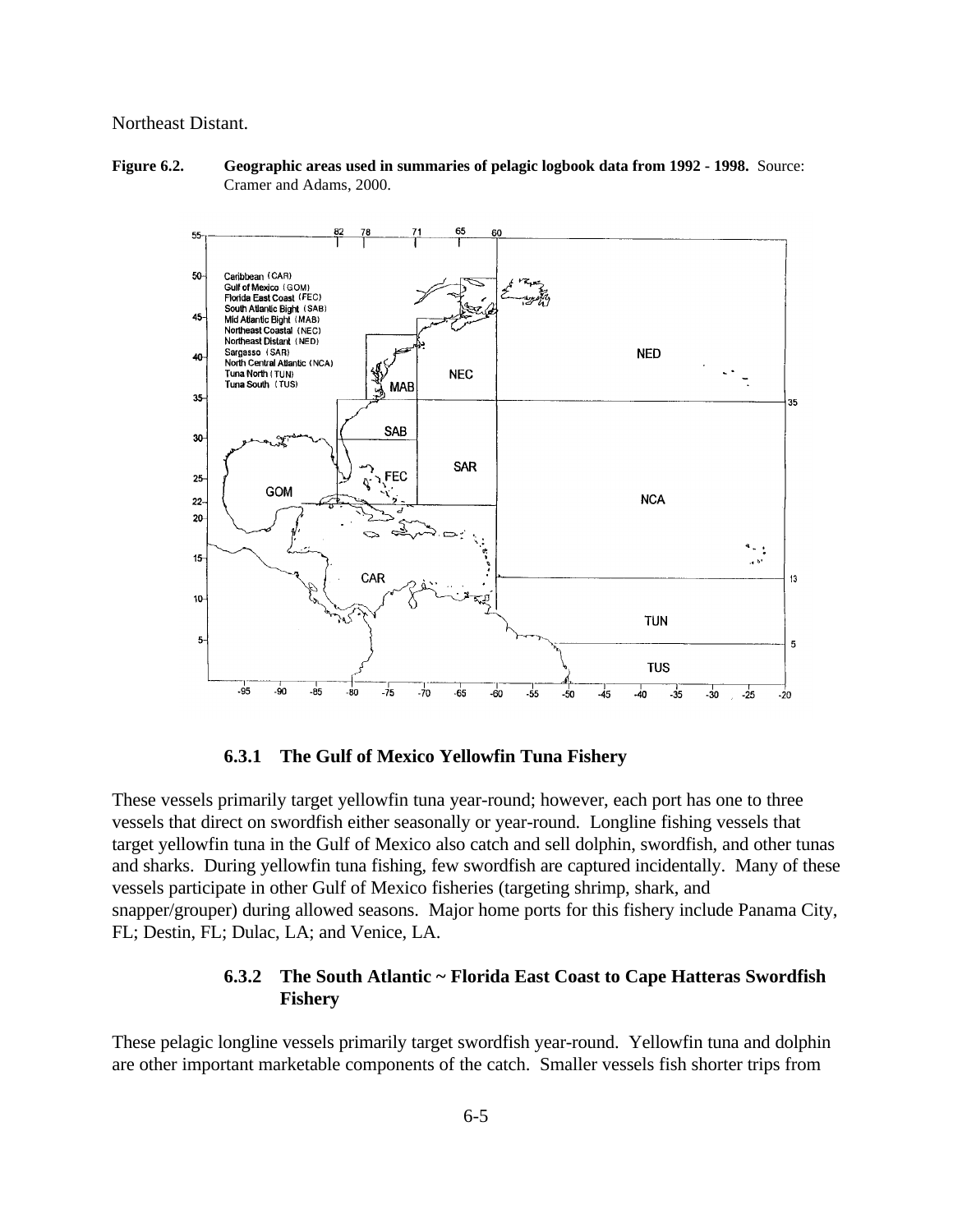the Florida Straits north to the bend in the Gulf Stream off Charleston, South Carolina (Charleston Bump). Mid-sized and larger vessels migrate seasonally on longer trips from the Yucatan Peninsula throughout the West Indies and Caribbean Sea and some trips range as far north as the mid-Atlantic coast of the United States to target bigeye tuna and swordfish during the late summer and fall. Fishing trips in this fishery average nine sets over 12 days. Major home ports (including seasonal ports) for this fishery include Georgetown, SC; Cherry Point, SC; Charleston, SC; Fort Pierce, FL; Pompano Beach, FL; Dania, FL; and Key West, FL. This sector of the fishery consists of small to mid-size vessels which typically sell fresh swordfish to local high-quality markets.

# **6.3.3 The Mid-Atlantic and New England Swordfish and Bigeye Tuna Fishery**

This fishery has evolved during recent years to become an almost year-round fishery based on directed tuna trips, with substantial numbers of swordfish trips as well. Some vessels participate in the directed bigeye/yellowfin tuna fishery during the summer and fall months and then switch to bottom longline fisheries and/or shark fishing during the winter when the large coastal shark season is open. Fishing trips in this fishery sector average 12 sets over 18 days. During the season, vessels primarily offload in the major ports of Fairhaven, MA; Montauk, NY; Barnegat Light, NJ; Ocean City, MD; and Wanchese, NC. Some of these vessels follow the swordfish along the mid-Atlantic coast, then fish off the coast of the southeast United States during the winter months.

#### **6.3.4 The U.S. Atlantic Distant Water Swordfish Fishery**

This fleet's fishing grounds range virtually the entire span of the western North Atlantic to as far east as the Azores and the mid-Atlantic Ridge. About ten larger vessels operate out of mid-Atlantic and New England ports during the summer and fall months, and move to Caribbean ports during the winter and spring months. Many of the current distant water operations were among the early participants in the U.S. directed Atlantic commercial swordfish fishery. These larger vessels, with greater ranges and capacities than the coastal fishing vessels, enabled the United States to become a significant player in the north Atlantic fishery. They also fish for swordfish in the south Atlantic. The distant water vessels traditionally have been larger than their Southeast counterparts because of the distances required to travel to the fishing grounds. Fishing trips in this fishery tend to be longer than in other fisheries, averaging 30 days and 16 sets. Principal ports for this fishery range from San Juan, Puerto Rico through Portland, ME, and include Fairhaven, MA, and Barnegat Light, NJ.

#### **6.3.5 The Caribbean Tuna and Swordfish Fishery**

This fleet is similar to the southeast coastal fishing fleet in that both are comprised primarily of smaller vessels that make short trips relatively near-shore, producing high quality fresh product. Both fleets also encounter relatively high numbers of undersized swordfish at certain times of the year. Longline vessels targeting HMS in the Caribbean set fewer hooks per set, on average,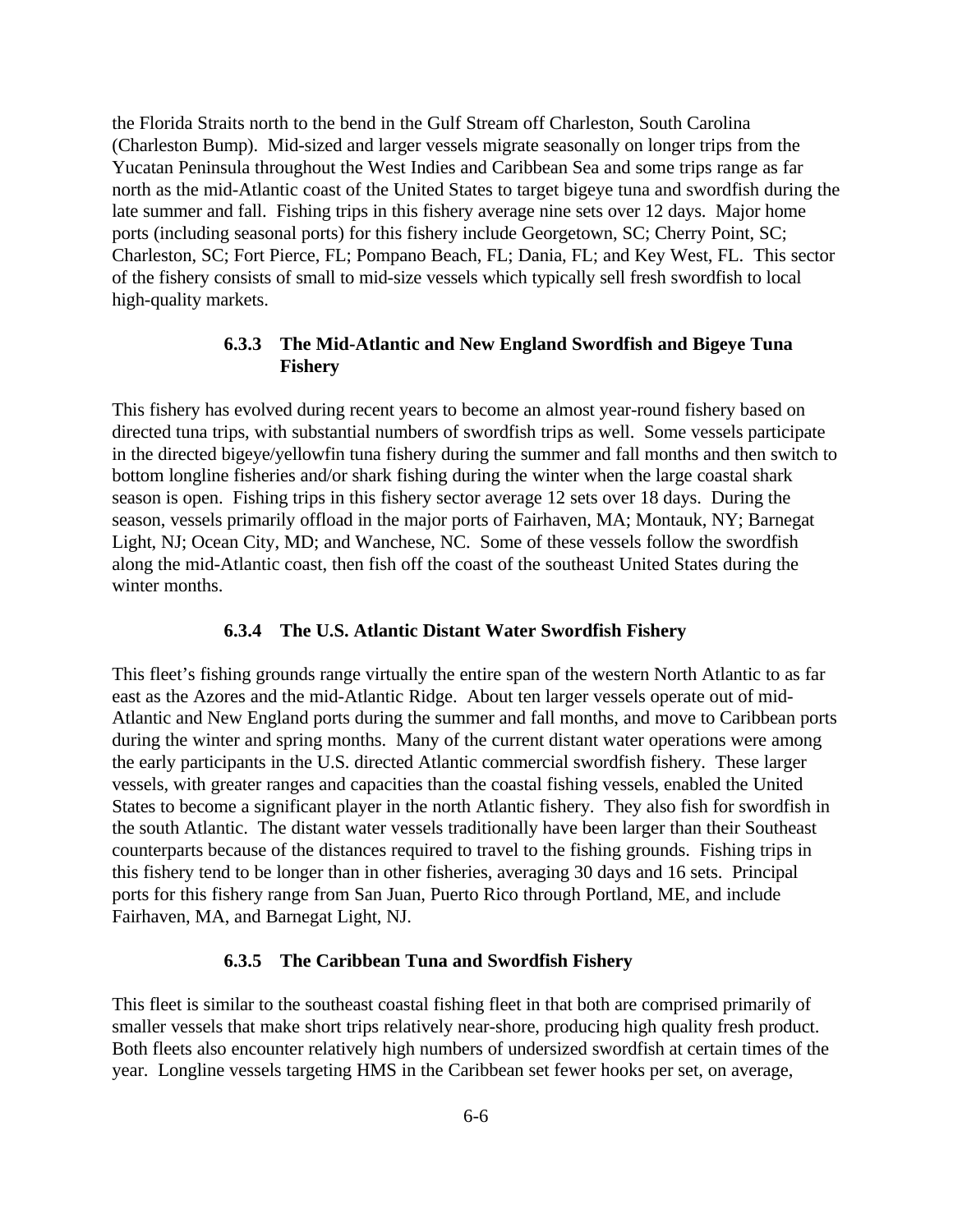fishing deeper in the water column than the distant water fleet off New England, the northeast coastal fleet, and the Gulf of Mexico yellowfin tuna fleet. This fishery is typical of most pelagic fisheries, being truly a multispecies fishery, with swordfish as a substantial portion of the total catch. Yellowfin tuna, dolphin and, to a lesser extent, bigeye tuna, are other important components of the landed catch. Principal ports are St. Croix, U.S. Virgin Island; and San Juan, Puerto Rico. Many of these high quality fresh fish are sold to local markets to support the tourist trade in the Caribbean.

#### **6.3.6 Regional Pelagic Longline Catches**

As expected, swordfish dominates the catch in weight along the southeast coast and northeast areas (Table 6.5). Tuna catch dominates in the Gulf of Mexico and in the Mid-Atlantic Bight (Table 6.6). Blue marlin and sailfish are taken most frequently in the Caribbean and Gulf of Mexico; white marlin are also taken in these areas, as well as the northeast coastal area (Tables 6.7 and 6.8). Pelagic sharks and LCS (Table 6.9) are taken most frequently along the Atlantic coast. Further information on the distributional patterns of these species is provided in the HMS FMP and Billfish FMP Amendment.

| Area         | Number<br>Swordfish<br>Caught | Percent<br>Kept | Percent<br>Discarded<br>Dead | Percent<br>Discarded<br>Alive | Number<br>Swordfish<br>Caught | Percent<br>Kept | Percent<br>Discarded<br>Dead | Percent<br>Discarded<br>Alive |
|--------------|-------------------------------|-----------------|------------------------------|-------------------------------|-------------------------------|-----------------|------------------------------|-------------------------------|
|              |                               |                 | 1997                         |                               |                               |                 | 1998                         |                               |
| CAR          | 8,029                         | 84              | 7                            | 7                             | 5114                          | 81              | 11                           | 7                             |
| <b>GOM</b>   | 16,260                        | 68              | 18                           | 13                            | 11306                         | 74              | 13                           | 11                            |
| <b>FEC</b>   | 13,200                        | 66              | 20                           | 13                            | 13954                         | 65              | 19                           | 14                            |
| <b>SAB</b>   | 11,438                        | 72              | 16                           | 10                            | 20008                         | 71              | 15                           | 12                            |
| <b>MAB</b>   | 4,240                         | 53              | 24                           | 21                            | 7894                          | 62              | 17                           | 19                            |
| <b>NEC</b>   | 5,360                         | 69              | 15                           | 14                            | 5877                          | 68              | 16                           | 14                            |
| <b>NED</b>   | 14,200                        | 88              | $\tau$                       | $\overline{4}$                | 15621                         | 84              | 7                            | $\tau$                        |
| <b>SAR</b>   | 336                           | 91              | $\overline{4}$               | $\overline{4}$                | 25                            | 100             | $\mathbf{0}$                 | $\mathbf{0}$                  |
| <b>NCA</b>   | 2,931                         | 94              | $\overline{2}$               | 3                             | 4381                          | 93              | 3                            | 3                             |
| <b>TUN</b>   | 1,519                         | 85              | 7                            | $\tau$                        | 1117                          | 79              | 11                           | 9                             |
| <b>TUS</b>   | 9,114                         | 92              | $\overline{4}$               | 3                             | 4410                          | 91              | $\overline{4}$               | 3                             |
| <b>Total</b> | 86,627                        | 76              | 13                           | 10                            | 89707                         | 75              | 13                           | 11                            |

**Table 6.5. Regional Swordfish Pelagic Longline Catch: 1997 and 1998 (reported in pelagic longline ; areas defined as shown in Figure 6.2).** Source: Cramer and Adams, 2000.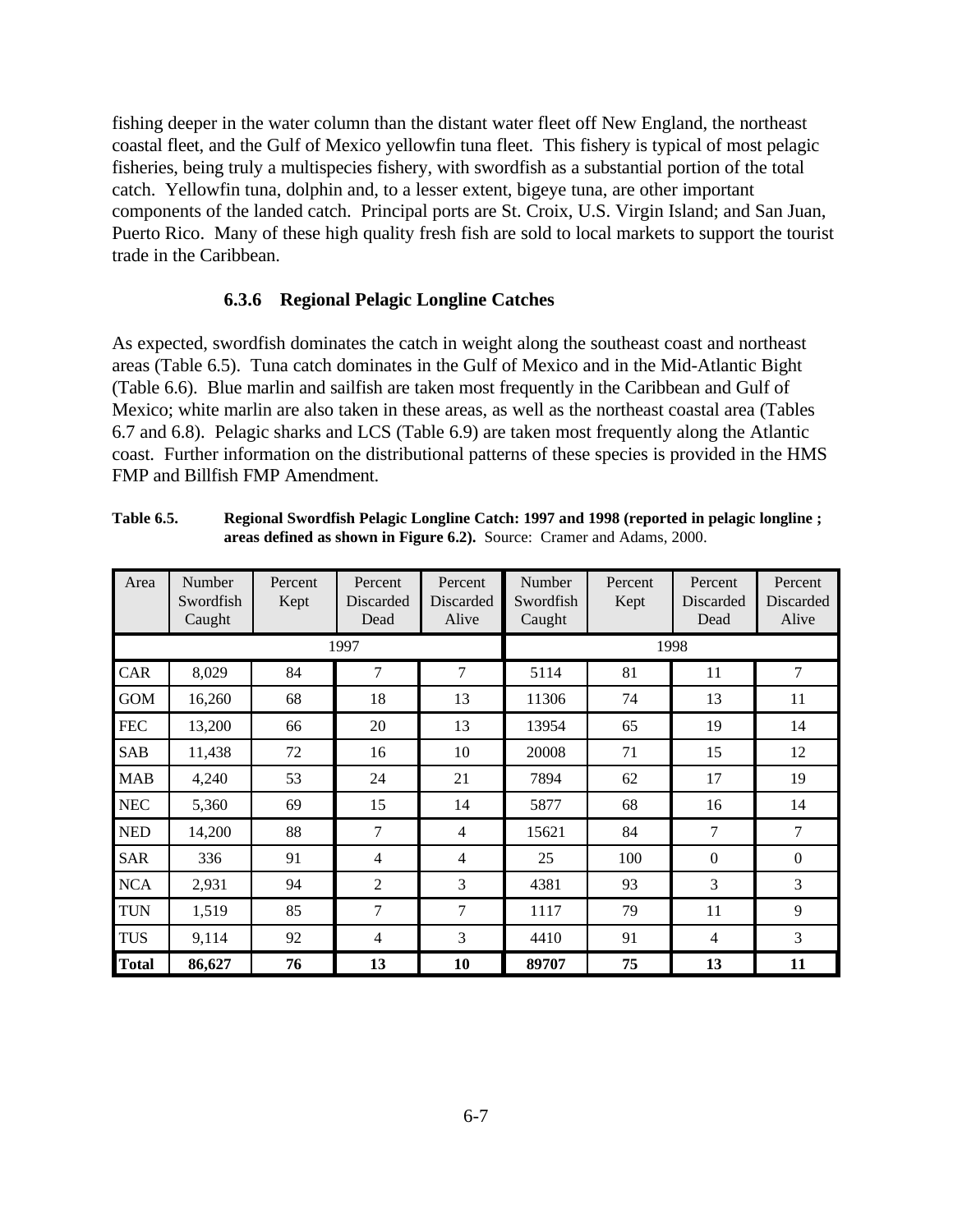| Area                          | Tuna Species   | 1995             | 1996             | 1997             | 1998             |
|-------------------------------|----------------|------------------|------------------|------------------|------------------|
| <b>NW Atlantic</b>            | Yellowfin      | 1277.6           | 728.3            | 838.9            | 464.9            |
| (areas MAB, NEC,<br>FEC, NED) | Skipjack       | 0.1              | 0.1              | 1.0              | 0.7              |
|                               | <b>Bigeye</b>  | 669.4            | 333.0            | 476.3            | 544.3            |
|                               | Bluefin        | 171.9            | 101.9            | 56.7             | 85.3             |
|                               | Albacore       | 240.0            | 63.6             | 140.0            | 155.4            |
| <b>Gulf of Mexico</b>         | Yellowfin      | 1934.4           | 2164.8           | 2571.3           | 1864.5           |
| (area GOM)                    | Skipjack       | 0.6              | 0.2              | 1.3              | 0.6              |
|                               | <b>Bigeye</b>  | 71.4             | 30.9             | 33.9             | 25.6             |
|                               | <b>Bluefin</b> | 42.3             | 39.5             | 30.2             | 25.7             |
|                               | Albacore       | 10.3             | 5.7              | 16.9             | 3.9              |
| Caribbean                     | Yellowfin      | 351              | 34.2             | 135.4            | 58.6             |
| (Areas SAR, NCA,<br>CAR, TUN) | Skipjack       | 0.1              | $\boldsymbol{0}$ | 1.2              | $\boldsymbol{0}$ |
|                               | <b>Bigeye</b>  | 109.4            | 32.8             | 50.0             | 48.5             |
|                               | <b>Bluefin</b> | $\overline{0}$   | $\boldsymbol{0}$ | $\overline{0}$   | $\mathbf{0}$     |
|                               | Albacore       | 80.3             | 6.6              | 16.1             | 17.8             |
| NC Area 94a                   | Yellowfin      | 18.6             | 319.3            | 6.1              | 4.6              |
|                               | Skipjack       | $\boldsymbol{0}$ | $\boldsymbol{0}$ | $\boldsymbol{0}$ | $\boldsymbol{0}$ |
|                               | Bigeye         | 135.3            | 228.9            | 91.8             | 48.4             |
|                               | Bluefin        | $\overline{0}$   | $\overline{0}$   | $\overline{0}$   | 1.7              |
|                               | Albacore       | 6.2              | 32.4             | 11.4             | 1.6              |
| <b>SW</b> Atlantic            | Yellowfin      | $\overline{0}$   | 38.4             | 221.9            | 55.3             |
| (area TUS)                    | Skipjack       | $\mathbf{0}$     | $\mathbf{0}$     | $\overline{0}$   | $\overline{0}$   |
|                               | Bigeye         | $\overline{0}$   | 34.9             | 142.8            | 28.5             |
|                               | <b>Bluefin</b> | $\boldsymbol{0}$ | $\mathbf{0}$     | $\boldsymbol{0}$ | $\overline{0}$   |
|                               | Albacore       | $\boldsymbol{0}$ | 1.1              | 4.7              | 1.4              |

#### **Table 6.6. Regional Pelagic longline catches of tunas (mt whole weight), by year and area, by U.S. pelagic longline fleet.** Source: NMFS, 1999c.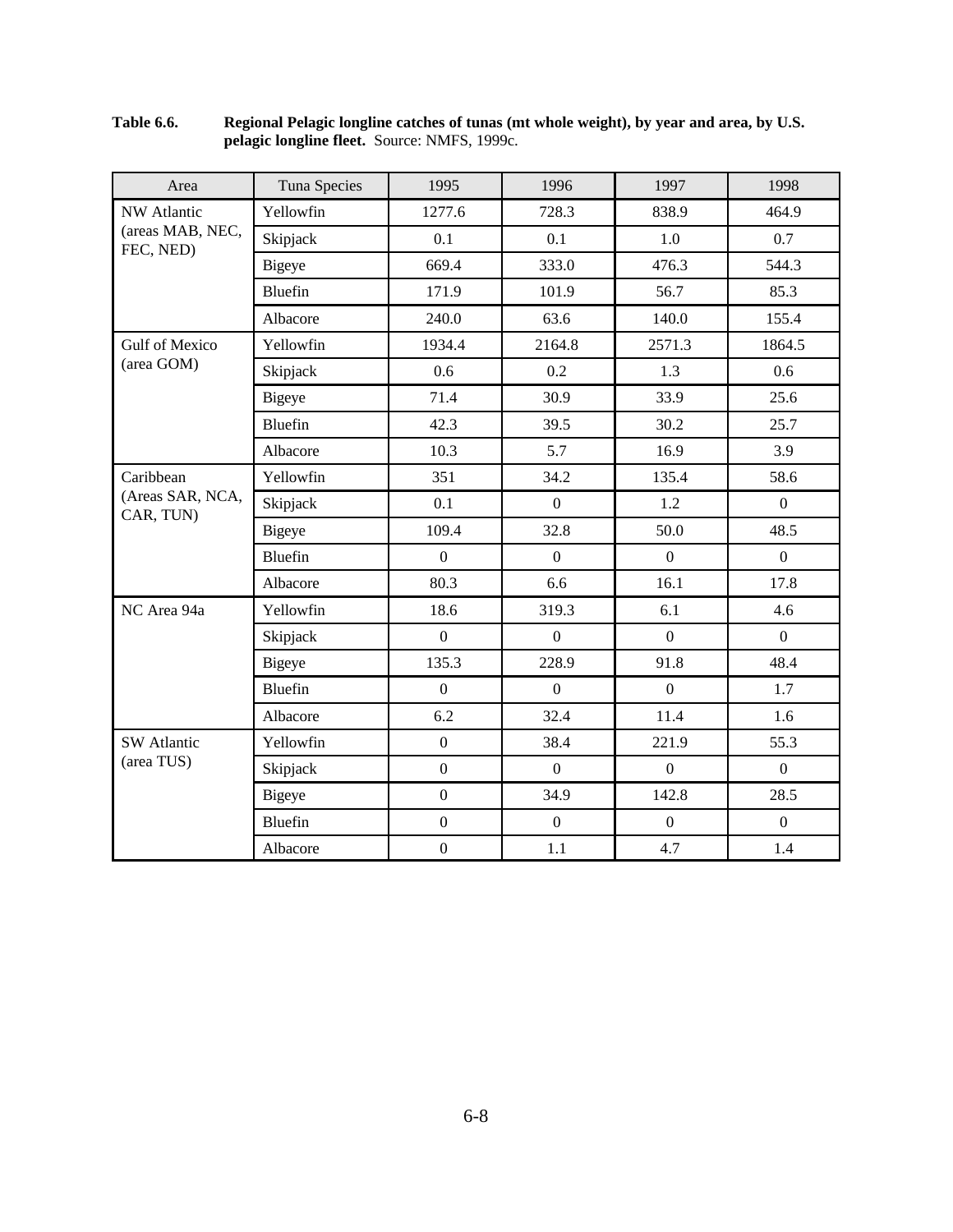**Table 6.7. Number of blue marlin, white marlin and sailfish discarded (dead and alive), by area, from U.S. commercial longline vessels, based on pelagic logbook reports .** Source: Cramer and Adams, 2000.

|            |       | <b>Blue Marlin Discards</b> |              |       | White Marlin Discards |                |              | Sailfish Discards |          |
|------------|-------|-----------------------------|--------------|-------|-----------------------|----------------|--------------|-------------------|----------|
| Area       | 96    | 97                          | 98           | 96    | 97                    | 98             | 96           | 97                | 98       |
| <b>CAR</b> | 463   | 295                         | 156          | 171   | 154                   | 118            | 44           | 40                | 38       |
| <b>GOM</b> | 646   | 512                         | 558          | 490   | 392                   | 418            | 586          | 623               | 434      |
| <b>FEC</b> | 204   | 171                         | 246          | 109   | 100                   | 210            | 303          | 192               | 183      |
| <b>SAB</b> | 386   | 156                         | 130          | 290   | 142                   | 126            | 248          | 121               | 108      |
| <b>MAB</b> | 53    | 38                          | 25           | 315   | 224                   | 166            | 20           | 3                 | 8        |
| NEC        | 262   | 54                          | 44           | 459   | 419                   | 146            | 10           | 3                 | 4        |
| <b>NED</b> | 3     | 3                           | 33           | 12    | 8                     | 18             | $\mathbf{0}$ | 1                 | 1        |
| <b>SAR</b> | 6     | $\mathbf{1}$                | $\mathbf{0}$ | 33    | 16                    | $\overline{0}$ | 2            | $\overline{0}$    | $\Omega$ |
| <b>NCA</b> | 137   | 70                          | 46           | 160   | 105                   | 112            | 21           | 7                 | 3        |
| <b>TUN</b> | 819   | 605                         | 58           | 423   | 251                   | 138            | 188          | 222               | 30       |
| <b>TUS</b> | 120   | 398                         | 29           | 37    | 589                   | 42             | 44           | 550               | 26       |
| Total      | 3,099 | 2,303                       | 1,295        | 2,501 | 2,450                 | 1,494          | 1,466        | 1,762             | 835      |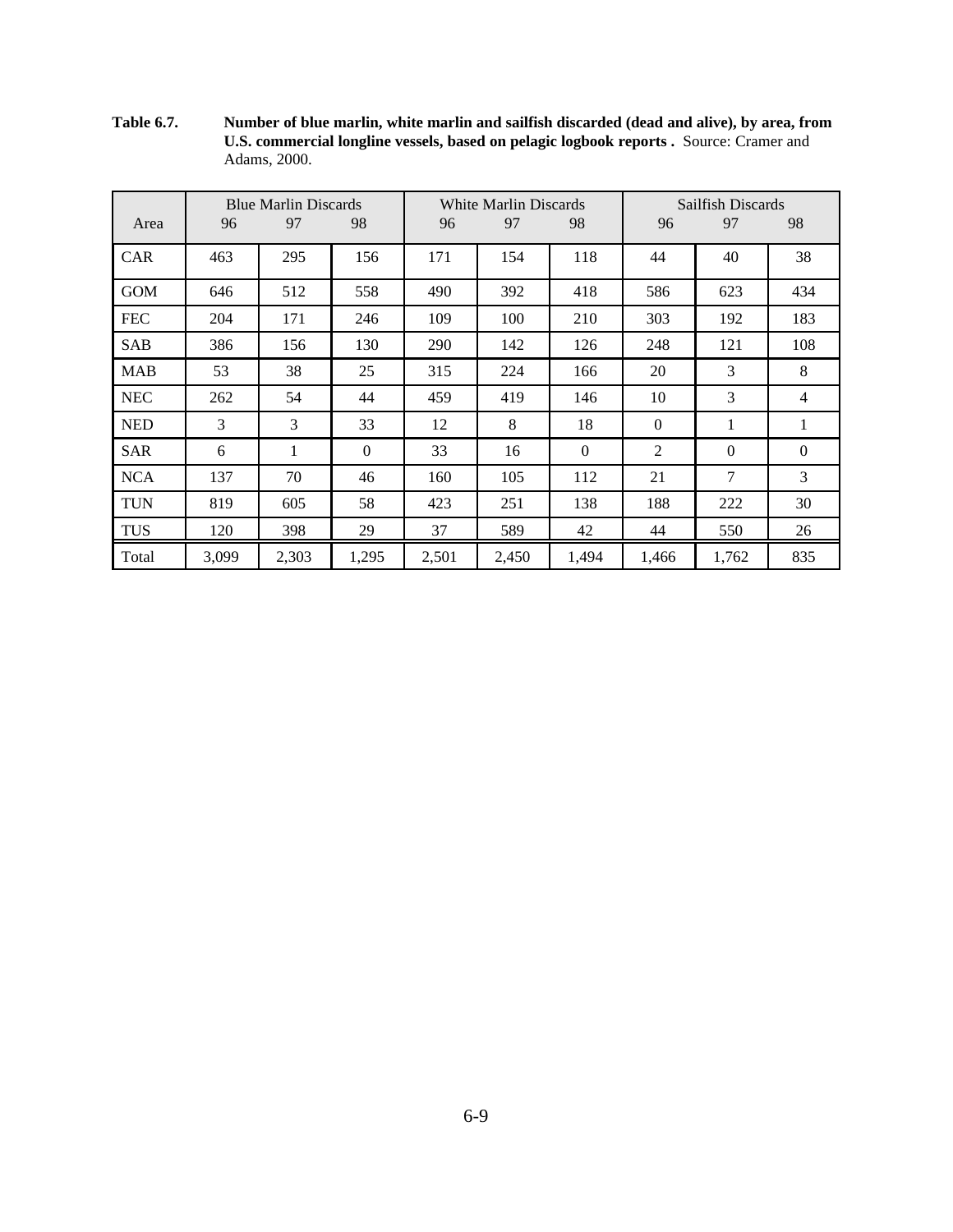|                              | 1996     | 1997                        | 1998     | 1996     | 1997                         | 1998 | 1996     | 1997                     | 1998     |
|------------------------------|----------|-----------------------------|----------|----------|------------------------------|------|----------|--------------------------|----------|
|                              |          | <b>Atlantic Blue Marlin</b> |          |          | <b>Atlantic White Marlin</b> |      |          | <b>Atlantic Sailfish</b> |          |
| <b>Northwest Atlantic</b>    |          |                             |          |          |                              |      |          |                          |          |
| Longline Discards            | 37.3     | 18.7                        | 23.3     | 25.3     | 11.2                         | 15.3 | 19.2     | 9.2                      | 6.4      |
| Rod & Reel                   | 18       | 25                          | 34.1     | 2.7      | 0.9                          | 2.4  | 0.2      | $\Omega$                 | 0.1      |
| Unclassified                 |          |                             | 0.62     |          |                              | 0.7  |          |                          | 0.06     |
| <b>Gulf of Mexico</b>        |          |                             |          |          |                              |      |          |                          |          |
| Longline Discards            | 24.7     | 51                          | 18.5     | 11.6     | 15.4                         | 11.8 | 42.1     | 13.3                     | 17.0     |
| Rod & Reel                   | 8.3      | 11.5                        | 4.5      | 0.6      | 0.9                          | 0.2  | 0.8      | 0.4                      | 1.0      |
| Caribbean                    |          |                             |          |          |                              |      |          |                          |          |
| Longline Discards            | 124.7    | 24.6                        | 2.3      | 26.6     | 6.6                          | 1.3  | 8.2      | 3.3                      | 0.2      |
| Rod & Reel                   | 9.6      | 8.6                         | 10.6     | $\Omega$ | $\Omega$                     | 0.02 | 0.2      | 0.2                      | 0.05     |
| Other                        | $\Omega$ | $\Omega$                    | $\Omega$ | $\Omega$ | $\Omega$                     | 0    | $\Omega$ | $\Omega$                 | $\Omega$ |
| <b>Unknown</b>               |          |                             |          |          |                              |      |          |                          |          |
| Longline Discards            | 8.6      | 2.3                         | 6.1      | 3.9      | 0.5                          | 2.8  | 1.9      | $\Omega$                 | 0.8      |
| <b>Southwest Atlantic</b>    |          |                             |          |          |                              |      |          |                          |          |
| Longline Discards            | 1.24     | 41.5                        | 1.6      | 0.2      | 37.1                         | 0.9  | 0.2      | 31.9                     | 2.7      |
|                              |          |                             |          |          |                              |      |          |                          |          |
| <b>All Gear Totals</b>       | 231.4    | 183.2                       | 101.6    | 70.9     | 72.6                         | 35.4 | 72.8     | 58.3                     | 28.3     |
|                              |          |                             |          |          |                              |      |          |                          |          |
| Rod & Reel Totals            | 34.9     | 45.1                        | 49.2     | 3.3      | 1.8                          | 2.6  | 1.2      | 0.6                      | 1.15     |
| Percent U.S.                 |          |                             |          |          |                              |      |          |                          |          |
| <b>Reported Mortality</b>    | 84.9     | 75.4                        | 51.6     | 95.3     | 97.5                         | 92.7 | 98.3     | 99.0                     | 95.9     |
| <b>Attributed to Pelagic</b> |          |                             |          |          |                              |      |          |                          |          |
| longline gear                |          |                             |          |          |                              |      |          |                          |          |

**Table 6.8. U.S. commercial dead discards (mt ww) and recreational landing estimates (mt) of Atlantic Marlins for 1994, 1995 and 1996.** Source: NMFS, 1999c.

## **Table 6.9. Regional U.S. Atlantic Pelagic Longline Catches of Sharks in 1998.** Source:(Task I data submitted to ICCAT, 1999, not a complete set of shark landings)

| <b>Region</b>         | <b>Pelagic Sharks</b>                       |                                 |                                          |          |
|-----------------------|---------------------------------------------|---------------------------------|------------------------------------------|----------|
|                       | <b>Dead Discards</b><br>(number of<br>fish) | Landings<br>(number of<br>fish) | <b>Dead Discards</b><br>(number of fish) |          |
| Gulf of Mexico        | 288                                         | 393                             | 458                                      | 653      |
| <b>Atlantic Coast</b> | 3259                                        | 2832                            | 2604                                     | 6203     |
| Caribbean             | 129                                         | 58                              | 5                                        | $\Omega$ |
| Atlantic-<br>Distant  | 2651                                        | 662                             | 1                                        | 5        |
| South Atlantic        | 113                                         | 17                              | 49                                       | $\Omega$ |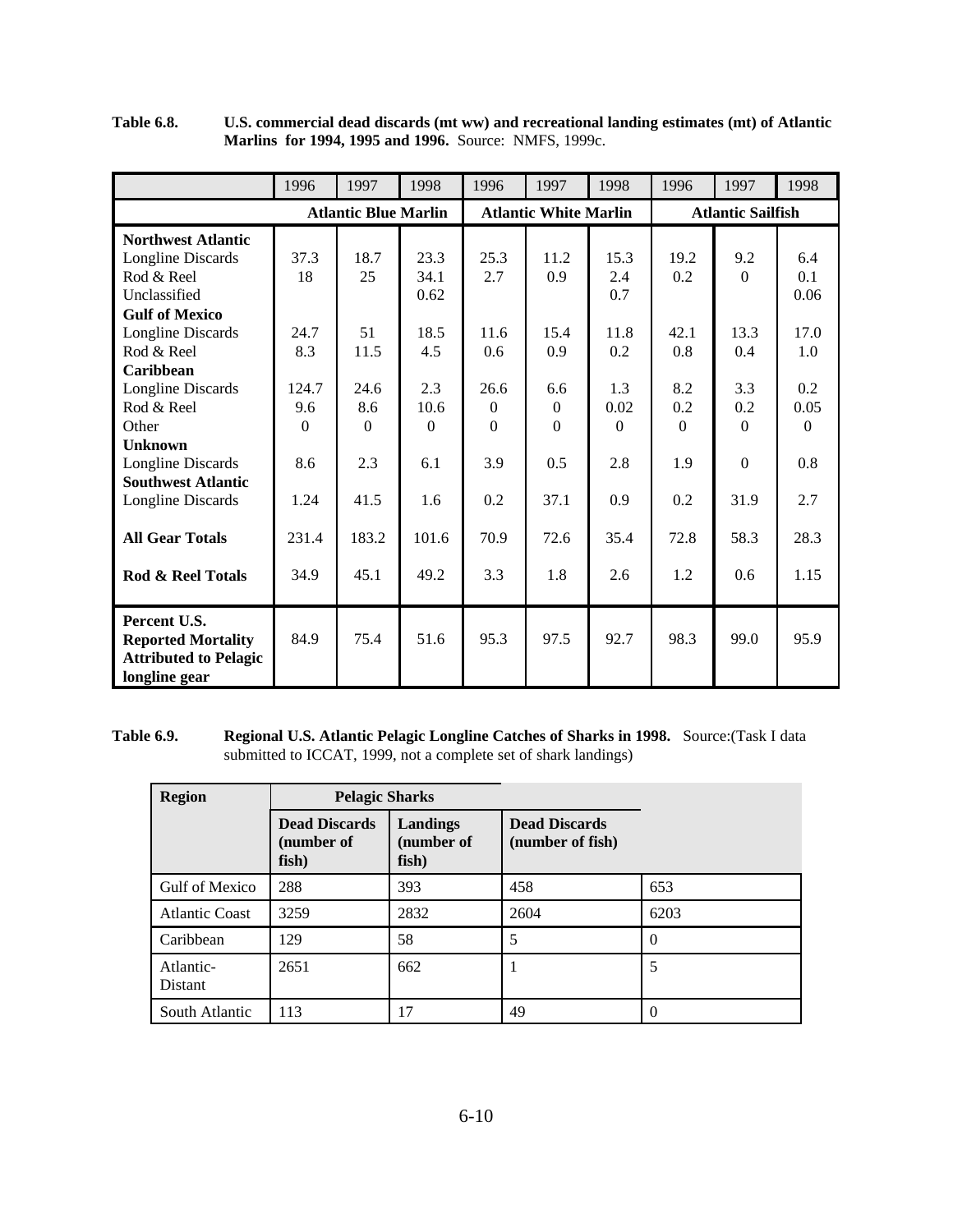#### **6.3.7 Pelagic Longline Vessel Characteristics**

An important component to consider in the evaluation of possible impacts of various management alternatives (Section 7) are the physical characteristics of the U.S. pelagic longline fleet, including where vessels are homeported (Figure 6.3). The size of the vessel limits the range within which a pelagic longline vessel can safely operate (distance from home port and from shore). In a recent study of the pelagic longline fleet, Larkin *et al.* (1998) found that the average length of Atlantic pelagic longline vessels in 1996 was 57 feet (range 30-95 feet). The distribution of pelagic longline vessel lengths (by increments of 10 feet) with either a directed or incidental permit that would allow landings of swordfish, tuna and/or sharks are shown in Figure 6.4. Pelagic longline vessels were divided into three groups: vessels with home ports north of 36° N. latitude, those south of 36° N. latitude, and vessels homeported in the Gulf of Mexico. Vessels fishing out of the east coast of Florida to North Carolina are smaller than other areas, with lengths generally 50 feet or less. This is indicative of vessels that make short trips to the swordfish and tuna fishing grounds along the southeastern U.S. coast that are relatively close to shore. Vessels homeported out of the northeastern United States are larger (most over 50 feet), reflecting the distance these vessels must travel to the productive fishing areas. The vessels in the Gulf of Mexico are intermediate in size relative to those along the U.S. Atlantic coast, with the modal group in the 60 foot range.

#### **Figure 6.3. Frequency distribution, by homeport state, of pelagic longline vessels with directed or incidental limited access HMS permits.** Source: NMFS permit database, October 1999.

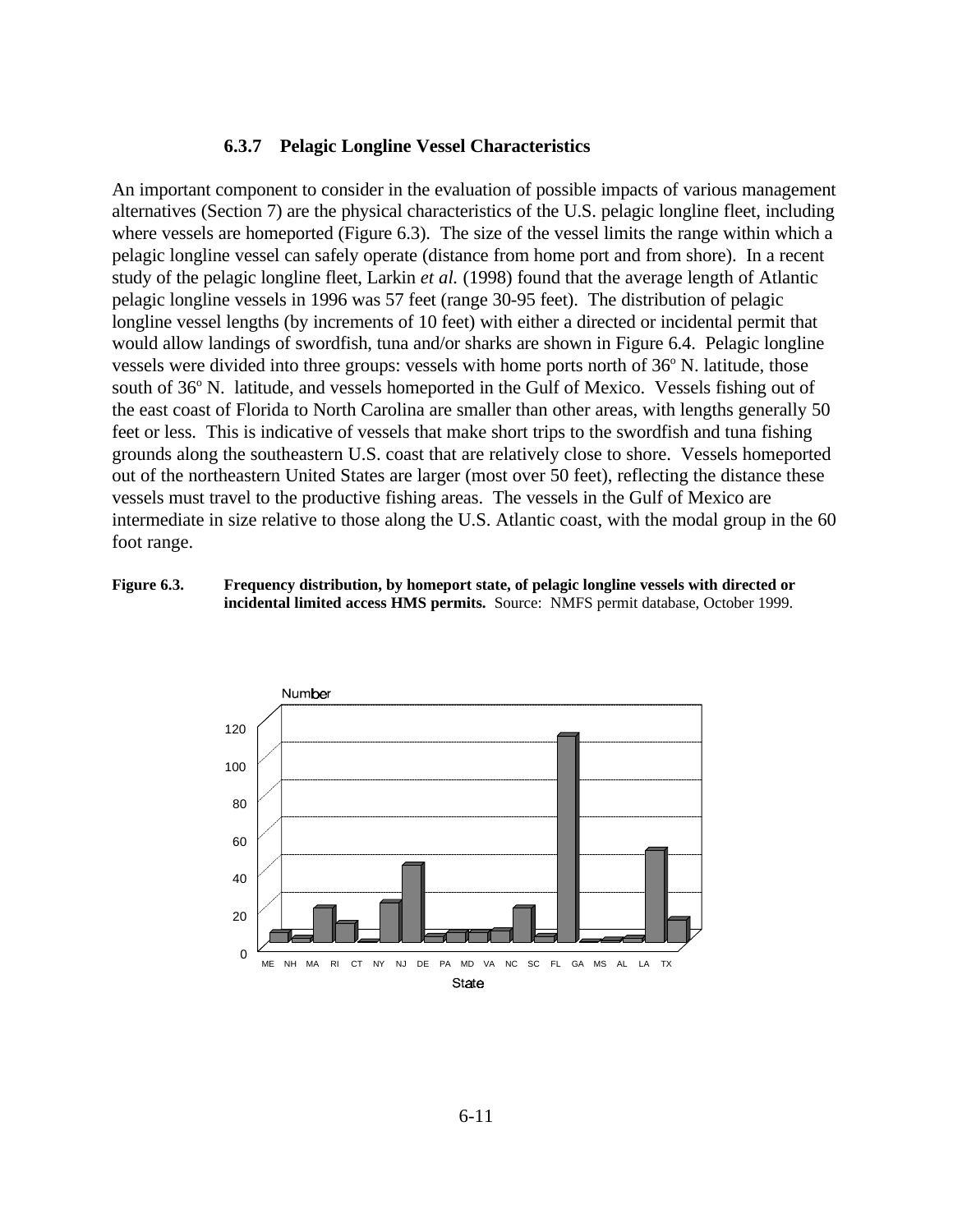**Figure 6.4. Distribution of vessel lengths with home ports from the Gulf of Mexico, the southeastern**  U.S. Atlantic coast (south of 36<sup>0</sup> N latitude) and northeastern U.S. Atlantic coast (north of **36o N latitude).** Source: NMFS Permit database, October 1999.



#### **6.4 Economics of Pelagic Longline Fishing**

#### **6.4.1 Costs**

The average cost of a pelagic longline trip was estimated from a description of the voluntary 1996 trip summary report data (Larkin *et al.*, 1998). The data requested on the trip summary forms include cost data for fuel, bait, groceries, light sticks, and miscellaneous expenses (including docking and unloading fees). In addition, the form requested the amounts paid to the crew, captain, and vessel owner per trip. The average costs per trip are summarized in Table 6.10, based on reports from 95 vessels that submitted the voluntary economic information for 488 trips taken during 1996. Ward and Hanson (1999) also examined the pelagic logbook voluntary form. They used data from 1996 through 1998 and found the total average cost per pelagic longline trip to be \$5,284 with a standard deviation of \$6,406 (1,932 trips); these average cost estimates are somewhat lower than the Larkin *et al.* (1998) study that examined only 488 trip (vs 1,932 trips) from 1996 (vs 1996 to 1998 average). They also found in 1996 and 1997 (Table 6.11) that the average trip cost was \$2,965 with a standard deviation of \$4277 (1,583 trips), not including payments to the captain and crew. Additional data may reduce some of the variability found in the database.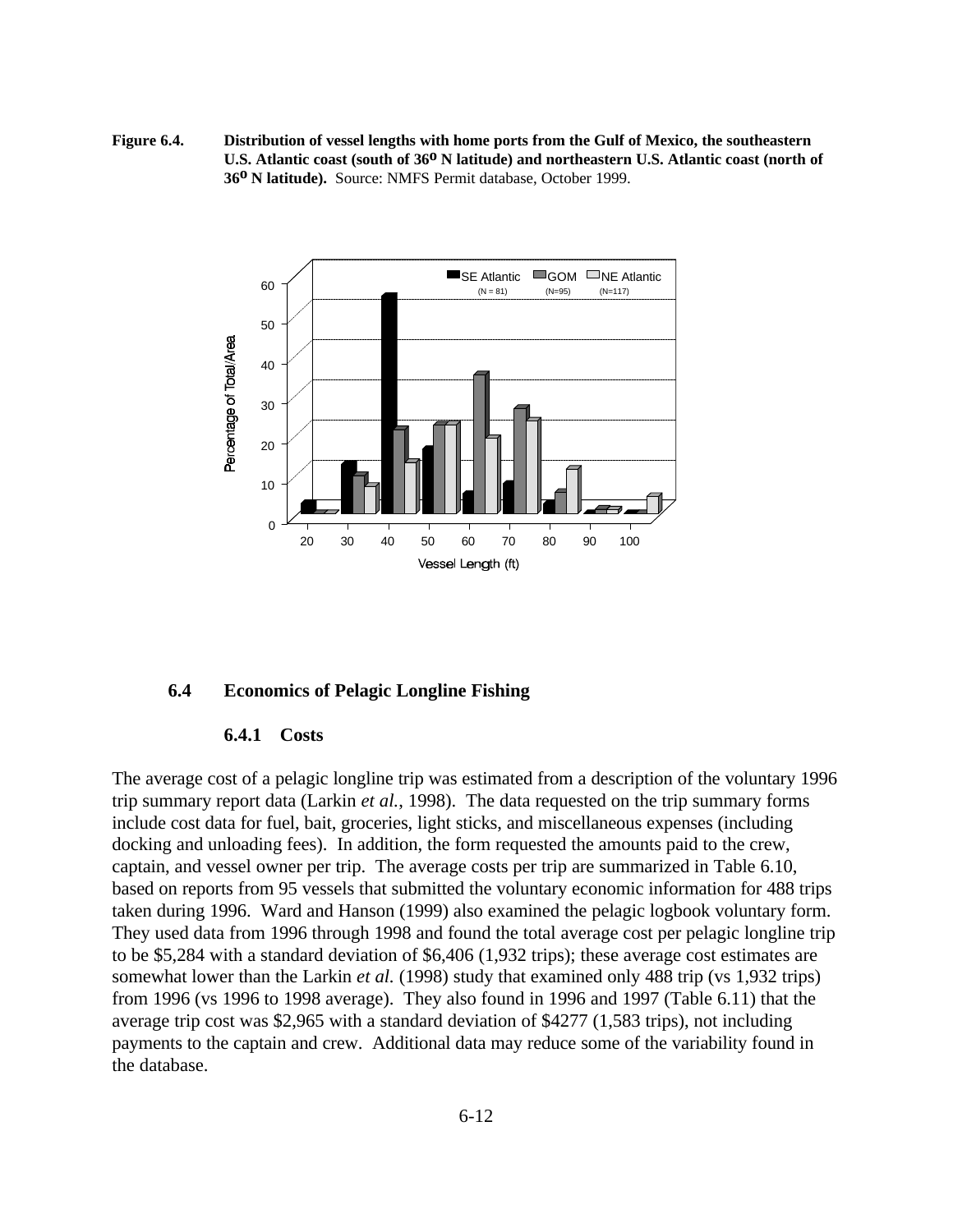Strand and Mistiean (1999) found that Gulf of Mexico vessels use more fuel and light sticks per set, and capture more tuna and swordfish per set than Atlantic vessels (Table 6.12). Note that this study did not consider the distant water fleet in their calculations because they do not represent the majority of the vessels fishing in the Atlantic. Fuel costs are considerably lower in the Gulf but the seasonal economics of the longline fishery (in both the Atlantic and the Gulf) may be largely dependent on the migrations of tunas and swordfish. Large variation in costs, up to \$200 per set, were found to exist depending on the time of year and the area of operation.

| <b>Cost Category</b> | <b>Average Cost</b> |
|----------------------|---------------------|
| <b>Light Sticks</b>  | \$801               |
| Fuel                 | \$1,400             |
| Bait                 | \$1,506             |
| Ice                  | \$384               |
| Groceries            | \$617               |
| Miscellaneous        | \$2,623             |
| <b>TOTAL</b>         | \$7,331             |

| <b>Table 6.10.</b><br>Average variable cost per pelagic longline trip for 1996. Source: Larkin et al., 1998. |  |
|--------------------------------------------------------------------------------------------------------------|--|
|--------------------------------------------------------------------------------------------------------------|--|

**Table 6.11. Average percent and value of the cost components of pelagic longline trips: 1996-1997.**  Source: Ward and Hanson, 1999.

| <b>Cost Category</b> | <b>Average Cost</b> |
|----------------------|---------------------|
| Fuel                 | \$876               |
| Bait                 | \$646               |
| Ice                  | \$350               |
| Freight/Handling     | \$350               |
| Groceries            | \$441               |
| <b>Light Sticks</b>  | \$302               |
| <b>Total</b>         | \$2,965             |

**Table 6.12. Average characteristics of trips and sets, by region and season.** Source: Strand and Mistiean, 1999.

| <b>Characteristics</b>       |               | <b>Sample of Atlantic Vessels</b> | <b>Sample of Gulf of Mexico Vessels</b> | <b>Entire Sample</b> |                      |
|------------------------------|---------------|-----------------------------------|-----------------------------------------|----------------------|----------------------|
|                              | January-March | April-December                    | January-March                           | April-December       | January-<br>December |
| Fuel/trip (gals)             | 451           | 715                               | 1660                                    | 1684                 | 990                  |
| Number of<br>Lightsticks/tri | 726           | 577                               | 1749                                    | 755                  | 929                  |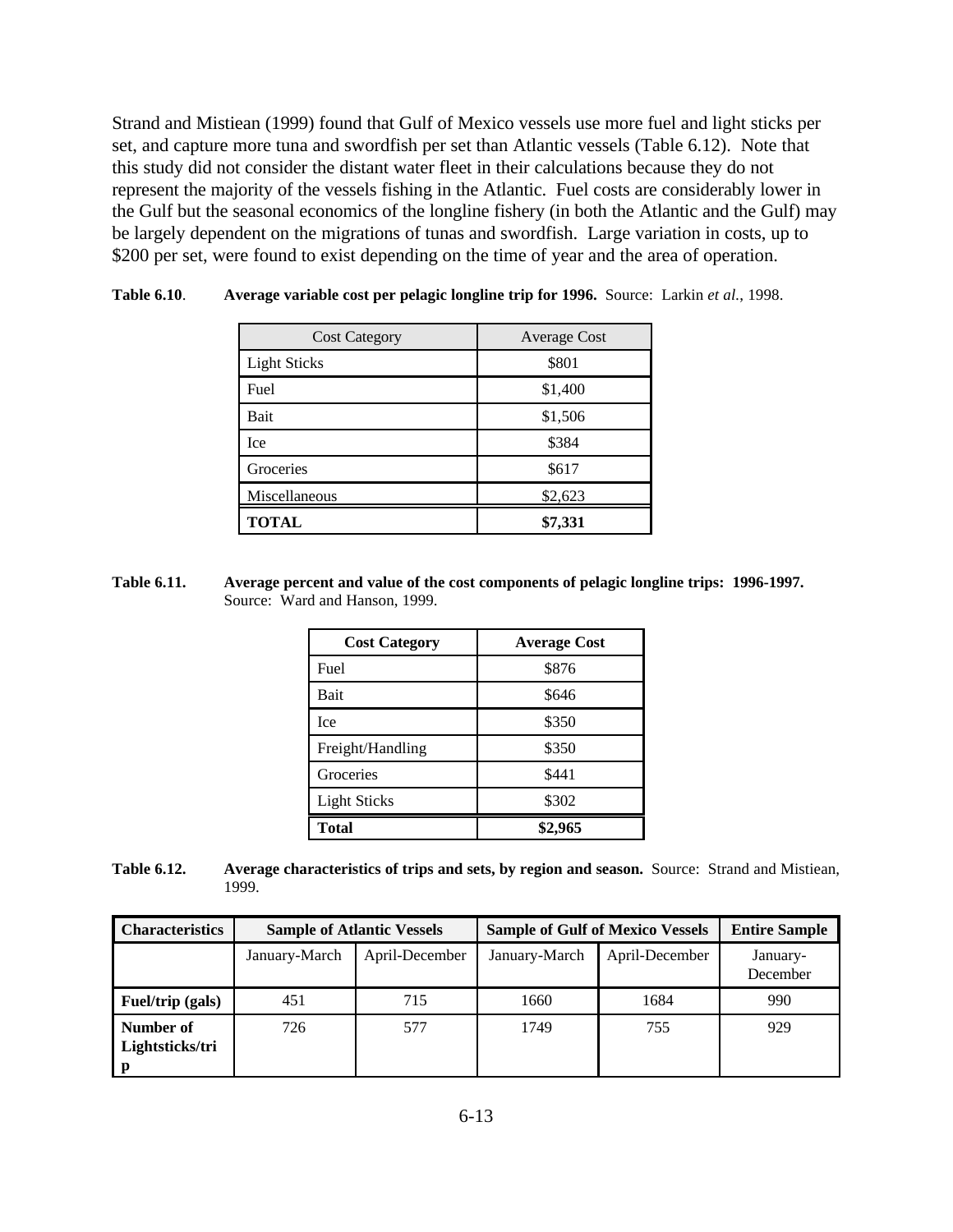| <b>Characteristics</b>                       |      | <b>Sample of Atlantic Vessels</b> | <b>Sample of Gulf of Mexico Vessels</b> | <b>Entire Sample</b> |      |
|----------------------------------------------|------|-----------------------------------|-----------------------------------------|----------------------|------|
| <b>Price of fuel</b><br>$(\frac{1}{2}$       | 1.02 | 0.99                              | 0.74                                    | 0.77                 | 0.91 |
| Price of light<br>sticks (\$/light<br>stick) | 0.50 | 0.52                              | 0.51                                    | 0.53                 | 0.52 |
| Swordfish<br>Harvest/set                     | 8.9  | 11.8                              | 32.8                                    | 13.1                 | 14.1 |
| Tuna<br>harvest/set                          | 2.9  | 13.4                              | 14.0                                    | 18.9                 | 13.3 |
| Sets per trip                                | 2.9  | 3.5                               | 6.0                                     | 5.7                  | 4.2  |

## **6.4.2 Revenues**

Many consumers consider swordfish to be a premier seafood product. Swordfish that bring \$3.00 per pound to the vessel may sell in some restaurants at prices of over \$20.00 for a six-ounce steak. Swordfish prices are affected by a number of demand and supply factors, including the method of harvest, either by distant-water or inshore vessels, and by gear type (harpoon vs. pelagic longline). Generally, prices for fresh swordfish can be expected to vary during the month due to the heavier fishing effort around the period of the full moon. Swordfish prices also vary by size and quality, with prices first increasing with size, up to about 250 lbs, then decreasing due to higher handling costs for larger fish. "Marker" swordfish weighing 100 to 275 lbs are preferred by restaurants because uniform-sized dinner portions can be cut with a minimum of waste. "Pups" weighing 50 to 99 lbs dw are less expensive than markers but the yield of uniformly sized portions is smaller. "Rats" (33 to 49 lbs dw) are the least expensive but are generally not used by food service or retail buyers who require large portions of uniform size. Larger tunas are also more desirable than smaller ones with prices for tunas ranging from \$1.00-1.50 for 0-29 pound yellowfin tuna to \$1.50-3.00 for 50+ pound yellowfin tuna (Strand and Mistiean, 1999). Size of fish harvested can be a substantial factor in management because regulations might have the effect of reducing catch but might raise the average size per fish caught and therefore, raise the price.

However, just as costs can vary seasonally and depending on region, prices also might exhibit patterns at different ports and during different times of the year. Demand for swordfish was shown to be stronger during the second and third quarters of the year (Thunberg and Seale, 1992), reflecting the popularity of swordfish steaks during the barbecue and seaside tourist seasons. There is evidence of regional differences in price. The eastern Gulf of Mexico, for example, receives relatively low prices for swordfish and near average prices for tuna (Strand and Mistiean, 1999).

ICCAT quotas for Atlantic swordfish have decreased. Although studies (Gauvin 1990; Thunberg and Seale, 1992) demonstrate that ex-vessel gross revenues may rise as supply decreases and as U.S. consumer income rises, U.S. prices have declined over the past four years (Table 6.13). The combination of decreased prices and decreased quota indicates that total gross revenues for the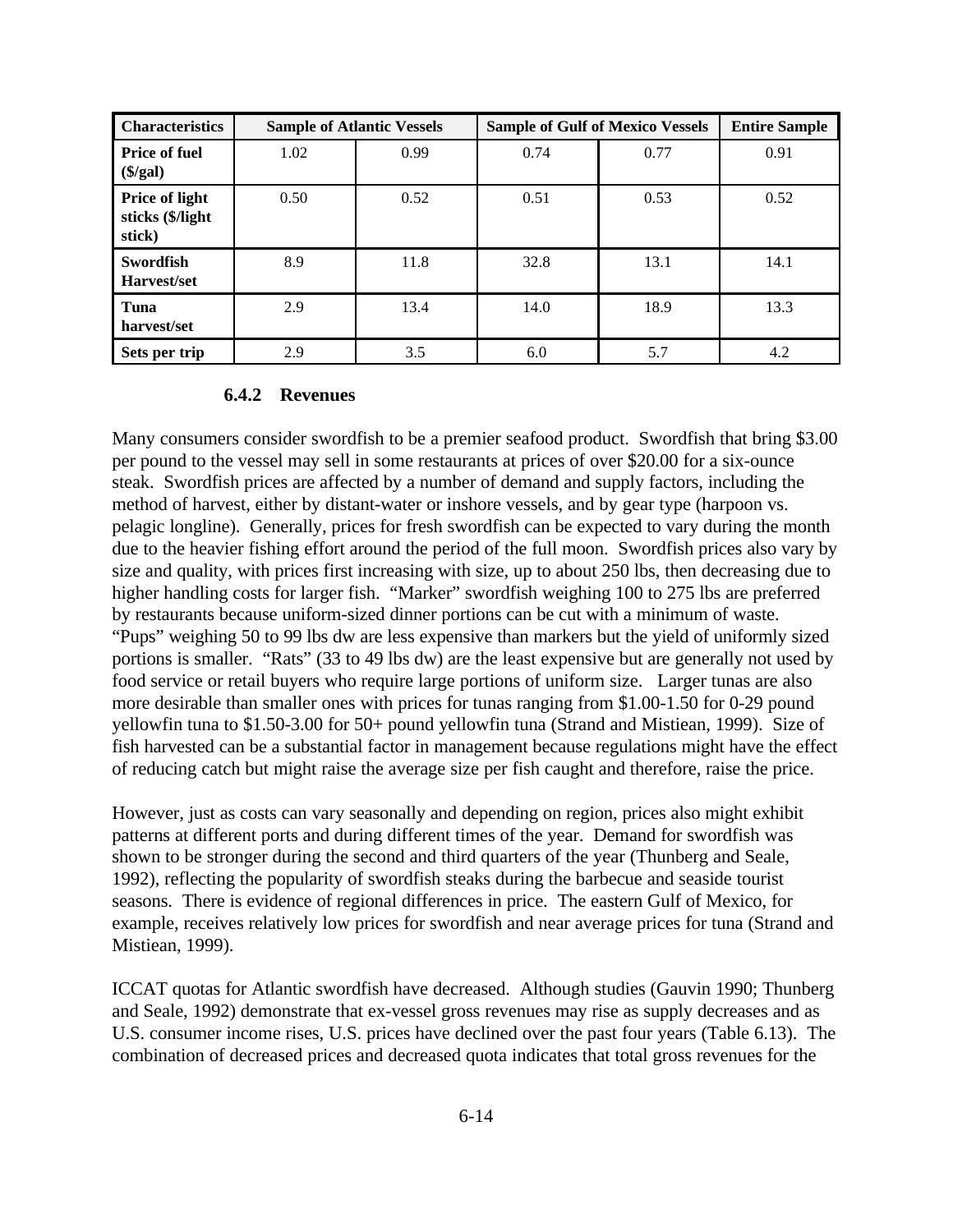fleet as a whole have probably declined as well. Declining prices for swordfish may be the result of substitution with imports which occur during critical months of the year; imports of swordfish have increased dramatically in recent years. The relatively strong U.S. dollar and weak Japanese Yen may be drawing fish that were formerly marketed in Asia to the domestic market, including swordfish and steak-grade tuna that compete with U.S. domestic swordfish.

| Year      | 1989 | 1990 | 1991 | 1992 | 1993 | 1994 | 1995       | 1996 | 1997 | 1998 |
|-----------|------|------|------|------|------|------|------------|------|------|------|
| Swordfish | 19   | 108  | 102  |      | 92   | 107  | 104        | 103  | 91   | 70   |
| Tunas     | 108  | 112  | 126  | 97   | 117  | 181  | າາາ<br>414 | 105  | 118  | 96   |

**Table 6.13. Index of ex-vessel prices for swordfish and tunas, 1989 - 1998.** Base year is 1982. Source: NMFS, 1999a.

# **6.4.3 Imports**

NMFS has identified 69 swordfish importers who have imported swordfish since the swordfish import permitting, reporting and small fish restrictions were implemented in June 1999. Recent import data collected from the importer activity reports (part of dealer bi-weekly reports) and the Certificates of Eligibility are summarized in Table 6.14. These data are limited because the program was not implemented until mid-year 1999.

Dealers submit reports to NMFS on swordfish sales that include the weight and price of the fish. The processing and wholesale sectors are an integral part of the U.S. swordfish industry and are described in detail in the HMS FMP. The sector that might be most affected by this rulemaking is the primary processing sector, notably those firms that purchase the raw product from fishermen or importers and transform it into a consumer product. Secondary processors provide restaurants and food service distributors with loins or "wheels" (large bone-in sections cut through the body).

Other participants involved in the commercial trade sector of the Atlantic swordfish fishery include brokers, freight forwarders, carriers (primarily commercial airlines), and consignees. Brokers are private individuals or companies who are hired by importers and exporters to help move their merchandise through U.S. Customs with the proper paperwork and payments. The broker must possess thorough knowledge of tariff schedules and U.S. Customs regulations and keep abreast of changes in the law and administrative regulations. Freight forwarders often arrange for land transportation and storage facilities for the incoming shipment. The nominal or an ultimate consignee is the person who "owns" the shipment of swordfish.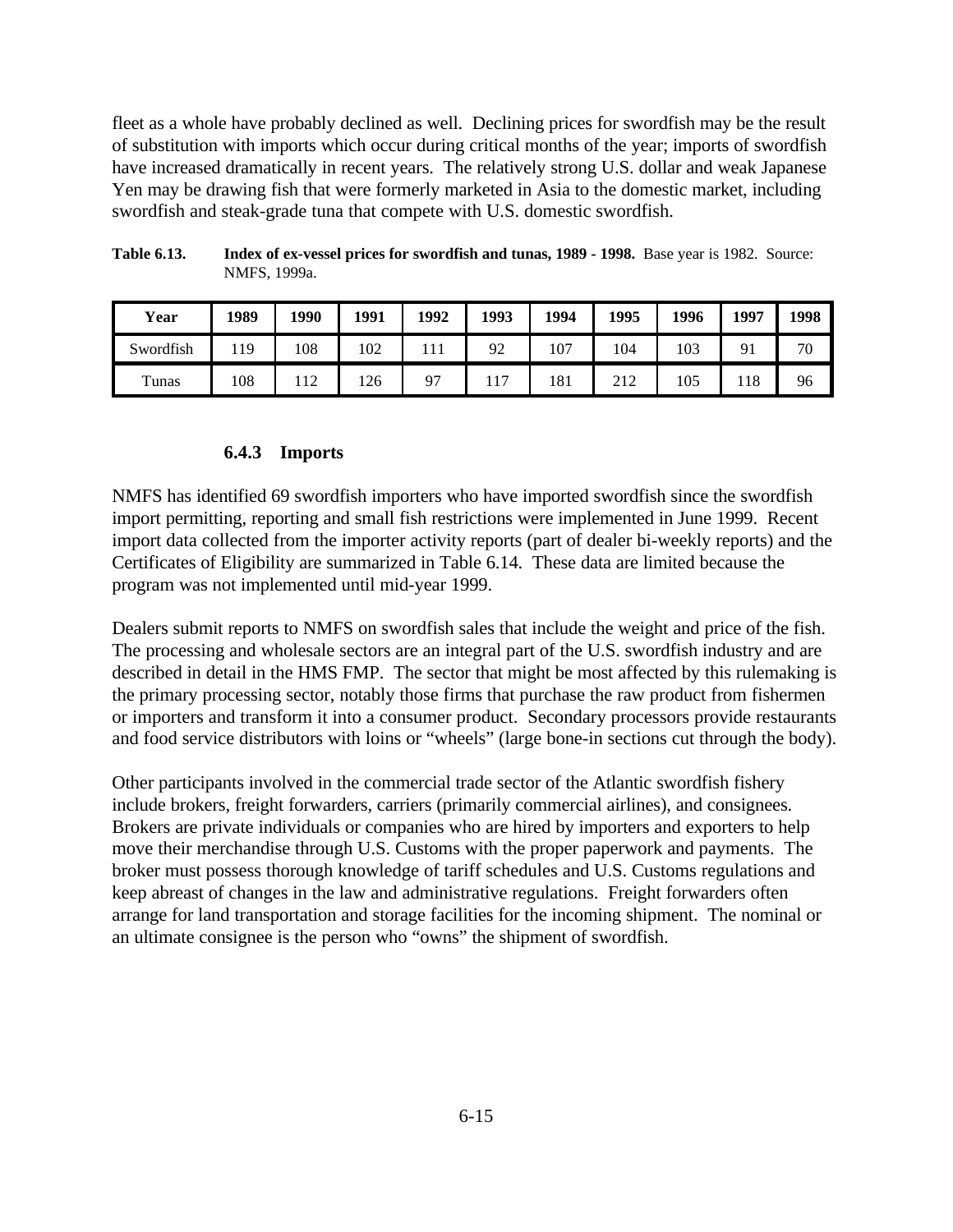| <b>Flag Country of Vessel</b> |                  | <b>Total</b>     |                  |                  |           |
|-------------------------------|------------------|------------------|------------------|------------------|-----------|
|                               | <b>Atlantic</b>  | Pacific          | Indian           | <b>Unknown</b>   |           |
| Australia                     | $\overline{0}$   | 394060.3         | 72900.7          | 6938.8           | 473899.8  |
| <b>Brazil</b>                 | 796966.8         | $\boldsymbol{0}$ | $\mathbf{0}$     | $\boldsymbol{0}$ | 796966.8  |
| Canada                        | 565248           | $\mathbf{0}$     | $\mathbf{0}$     | $\boldsymbol{0}$ | 565248    |
| Chile                         | $\boldsymbol{0}$ | 901326.5         | $\mathbf{0}$     | $\mathbf{0}$     | 901326.5  |
| Columbia                      | $\boldsymbol{0}$ | 192.5            | $\mathbf{0}$     | $\mathbf{0}$     | 192.5     |
| Costa Rica                    | $\boldsymbol{0}$ | 257504.3         | $\mathbf{0}$     | $\mathbf{0}$     | 257504.3  |
| Ecuador                       | $\overline{0}$   | 52658.3          | $\mathbf{0}$     | $\boldsymbol{0}$ | 52658.3   |
| El Salvador                   | $\boldsymbol{0}$ | 8768             | $\boldsymbol{0}$ | $\boldsymbol{0}$ | 8768      |
| Fiji Islands                  | $\overline{0}$   | 52017.6          | $\mathbf{0}$     | $\mathbf{0}$     | 52017.6   |
| Grenada                       | 2607             | $\mathbf{0}$     | $\mathbf{0}$     | $\mathbf{0}$     | 2607      |
| Guam                          | $\mathbf{0}$     | 1905             | $\mathbf{0}$     | $\boldsymbol{0}$ | 1905      |
| Indonesia                     | $\boldsymbol{0}$ | $\mathbf{0}$     | 74854.3          | $\boldsymbol{0}$ | 74854.3   |
| Japan                         | $\overline{0}$   | 163100           | $\mathbf{0}$     | $\mathbf{0}$     | 163100    |
| Mexico                        | $\boldsymbol{0}$ | 101845.4         | $\mathbf{0}$     | $\mathbf{0}$     | 101845.4  |
| Micronesia                    | $\boldsymbol{0}$ | 542              | $\mathbf{0}$     | $\boldsymbol{0}$ | 542       |
| Namibia                       | $\boldsymbol{0}$ | $\boldsymbol{0}$ | $\mathbf{0}$     | $\boldsymbol{0}$ | $\Omega$  |
| Netherlands                   | 1597             | $\mathbf{0}$     | $\mathbf{0}$     | $\mathbf{0}$     | 1597      |
| New Zealand                   | $\boldsymbol{0}$ | 177731.9         | $\boldsymbol{0}$ | $\mathbf{0}$     | 177731.9  |
| Panama                        | $\boldsymbol{0}$ | 243.9            | $\boldsymbol{0}$ | $\boldsymbol{0}$ | 243.9     |
| Peru                          | 929.4            | 2374             | $\mathbf{0}$     | $\boldsymbol{0}$ | 3303.4    |
| Philippines                   | $\boldsymbol{0}$ | 30568            | $\mathbf{0}$     | $\boldsymbol{0}$ | 30568     |
| Samoa                         | $\overline{0}$   | 1204             | $\mathbf{0}$     | $\mathbf{0}$     | 1204      |
| South Africa                  | 1262258          | $\mathbf{0}$     | $\mathbf{0}$     | $\mathbf{0}$     | 1262258   |
| Taiwan                        | 100348           | 29400            | 2537219          | $\boldsymbol{0}$ | 2666967   |
| Trinidad                      | 837              | $\boldsymbol{0}$ | $\mathbf{0}$     | $\boldsymbol{0}$ | 837       |
| Uruguay                       | 156845.1         | $\mathbf{0}$     | $\mathbf{0}$     | $\mathbf{0}$     | 156845.1  |
| Vietnam                       | $\boldsymbol{0}$ | 5044.1           | $\mathbf{0}$     | $\mathbf{0}$     | 5044.1    |
| Unknown                       | $\boldsymbol{0}$ | $\boldsymbol{0}$ | $\mathbf{0}$     | 332113.7         | 332113.7  |
| Totals                        | 2887636.2        | 2180485.8        | 2684974.1        | 339052.5         | 8092148.6 |

**Table 6.14. Swordfish Import Data Collected under the Swordfish Import Monitoring Program (lbs)**. June - September 1999 totals. Based on data received through November 15, 1999.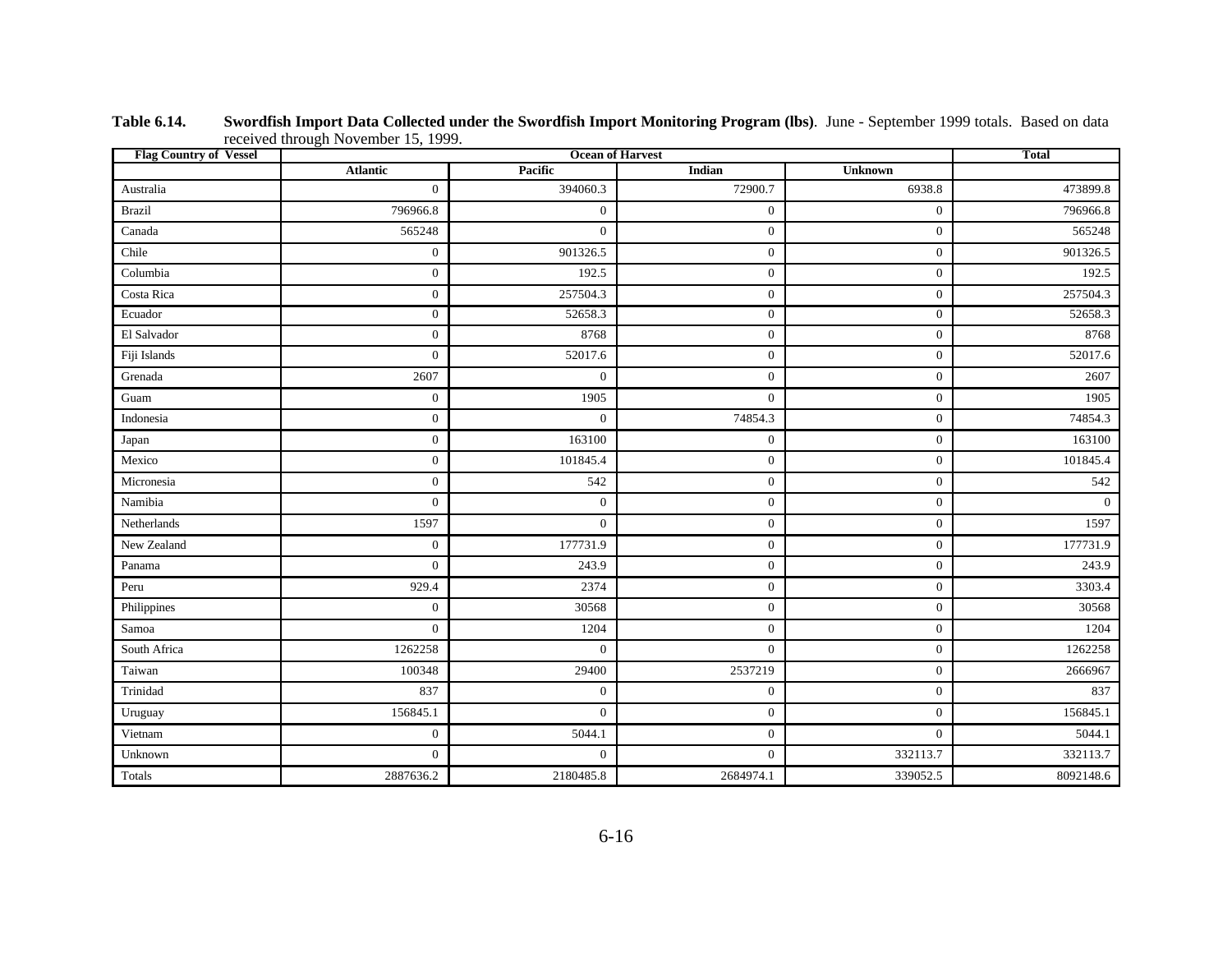# **6.5 Management of the U.S. Atlantic Pelagic Longline Fishery**

The U.S. Atlantic pelagic longline fishery is subject to numerous management measures designed to meet conservation goals, as well as provide scientific information for optimal management of these resources. The pelagic longline fishery is restricted to catching a limited swordfish quota, divided between the North and South Atlantic (separated at  $5^{\circ}$  N. latitude). Other regulations include minimum sizes for swordfish, yellowfin, bigeye, and bluefin tuna, limited access permitting, reporting requirements (including logbooks and vessel monitoring systems), and gear requirements (temporary restrictions on length of line). The pelagic longline fishery is subject to a high level of management, and as such, is strictly monitored to avoid overharvest of the swordfish quota and to monitor bycatch.

Pelagic longline fishermen and the dealers who purchase highly migratory species from them are also subject to reporting requirements. NMFS has extended dealer permitting and reporting requirements to all swordfish importers as well as dealers who buy domestic swordfish from the Atlantic. These data are used to evaluate the impacts of harvesting on the stock and the impacts of regulations on affected entities.

Current billfish regulations prohibit the retention of billfish by commercial longline vessels, and the sale of billfish from the Atlantic Ocean. As a result, all billfish hooked on longlines must be released, and are considered bycatch.

Pelagic longlines were not historically part of the bluefin tuna fishery in the United States. For this reason, their catch is considered incidental and NMFS has implemented regulations to discourage longline fishermen from targeting bluefin tuna and to limit the incidental catch of this species. As a result of these regulations, bluefin tuna are often discarded.

In 1997, NMFS convened the Longline Advisory Panel which investigated strategies for comprehensive management of this fishery, because of its multispecies nature. The meetings of that group with NMFS staff resulted in a report to Congress which outlined possible changes in management to address fishermen's concerns. NMFS will continue to use this document to guide management in an effort to move towards ecosystem management of Federal fisheries. That report supported limited access, which is currently in place for pelagic longline fishermen targeting Atlantic highly migratory species. Limited access imparts a greater vested interest in the future of the fishery, and provides incentive for stock rebuilding and bycatch reduction. Further, the HMS and Atlantic Billfish APs have considered numerous pelagic longline issues in the development of the HMS FMP, Billfish FMP Amendment, and this final rule.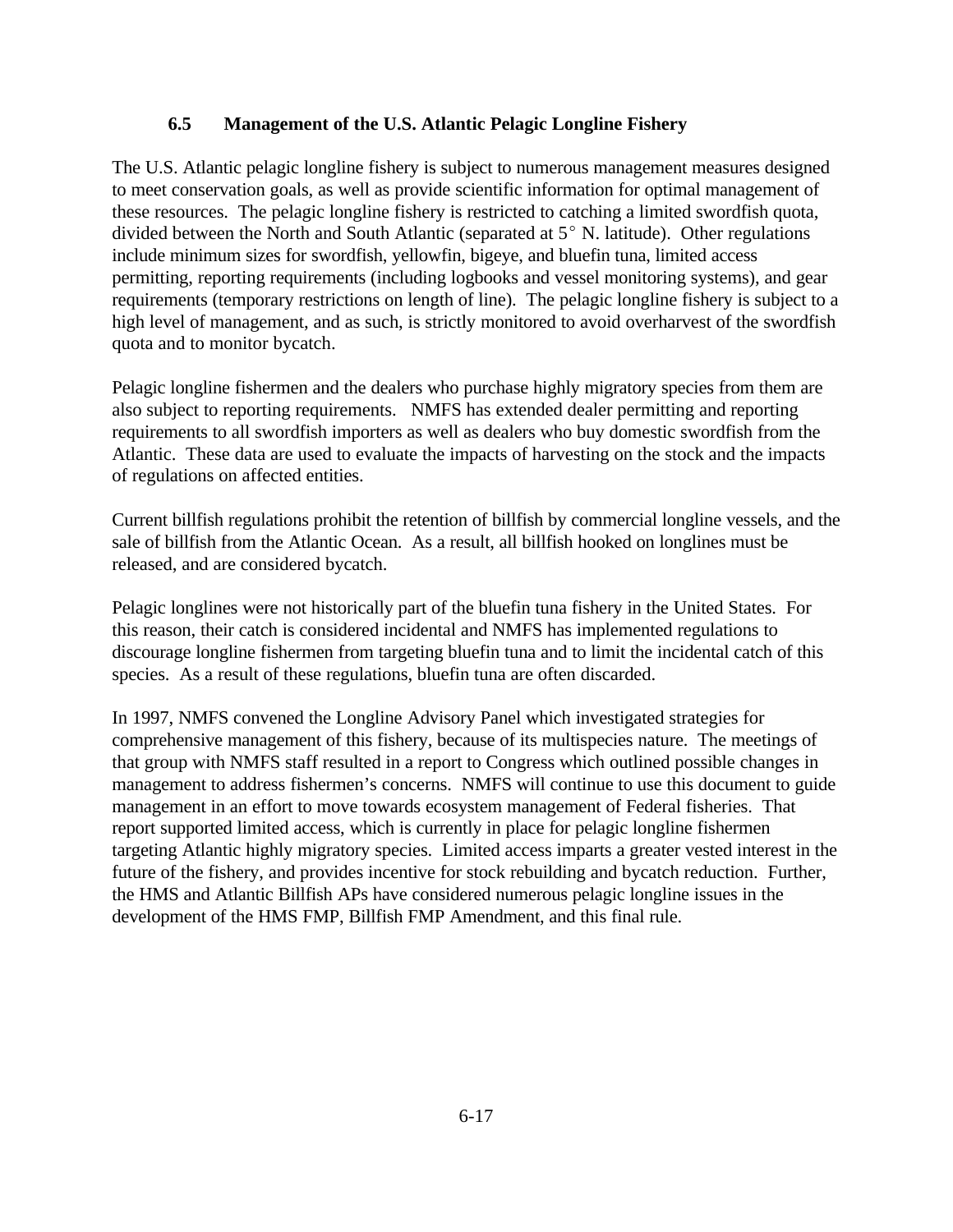| 6.0         |     | DESCRIPTION OF THE PELAGIC LONGLINE FISHERY FOR ATLANTIC HMS                         |
|-------------|-----|--------------------------------------------------------------------------------------|
|             |     |                                                                                      |
|             | 6.1 |                                                                                      |
|             | 6.2 |                                                                                      |
|             |     | U.S. Catch in Relation to International Catch of Atlantic Highly Migratory<br>6.2.1  |
|             |     |                                                                                      |
|             |     | 6.2.2                                                                                |
|             | 6.3 | 6.2.3                                                                                |
|             |     | 6.3.1                                                                                |
|             |     | The South Atlantic ~ Florida East Coast to Cape Hatteras Swordfish<br>6.3.2          |
|             |     |                                                                                      |
|             |     | The Mid-Atlantic and New England Swordfish and Bigeye Tuna Fishery<br>6.3.3          |
|             |     |                                                                                      |
|             |     | 6.3.4                                                                                |
|             |     | 6.3.5                                                                                |
|             |     | 6.3.6                                                                                |
|             |     | 6.3.7                                                                                |
|             | 6.4 |                                                                                      |
|             |     | 6.4.1                                                                                |
|             |     | 6.4.2                                                                                |
|             |     | 6.4.3                                                                                |
|             | 6.5 |                                                                                      |
| Figure 6.1. |     |                                                                                      |
| Figure 6.2. |     | Geographic areas used in summaries of pelagic logbook data from 1992 - 1998.         |
|             |     |                                                                                      |
| Figure 6.3. |     | Frequency distribution, by homeport state, of pelagic longline vessels with directed |
|             |     |                                                                                      |
| Figure 6.4. |     | Distribution of vessel lengths with home ports from the Gulf of Mexico, the          |
|             |     | southeastern U.S. Atlantic coast (south of 360 N latitude) and northeastern U.S.     |
|             |     |                                                                                      |
| Table 6.1.  |     |                                                                                      |
| Table 6.2.  |     | Reported total annual catch of species caught by U.S. Atlantic pelagic longlines, in |
|             |     |                                                                                      |
| Table 6.3.  |     | Annual Proportion of Billfish in the U.S. Pelagic Longline Catch in 1995  6-3        |
| Table 6.4.  |     | Percentage of U.S. pelagic longline catches (landings + discards) as a proportion    |
|             |     |                                                                                      |
| Table 6.5.  |     | Regional Swordfish Pelagic Longline Catch: 1997 and 1998 6-7                         |
| Table 6.6.  |     | Regional Pelagic longline catches of tunas (mt whole weight), by year and area, by   |
| Table 6.7.  |     | Number of blue marlin, white marlin and sailfish discarded (dead and alive), by      |